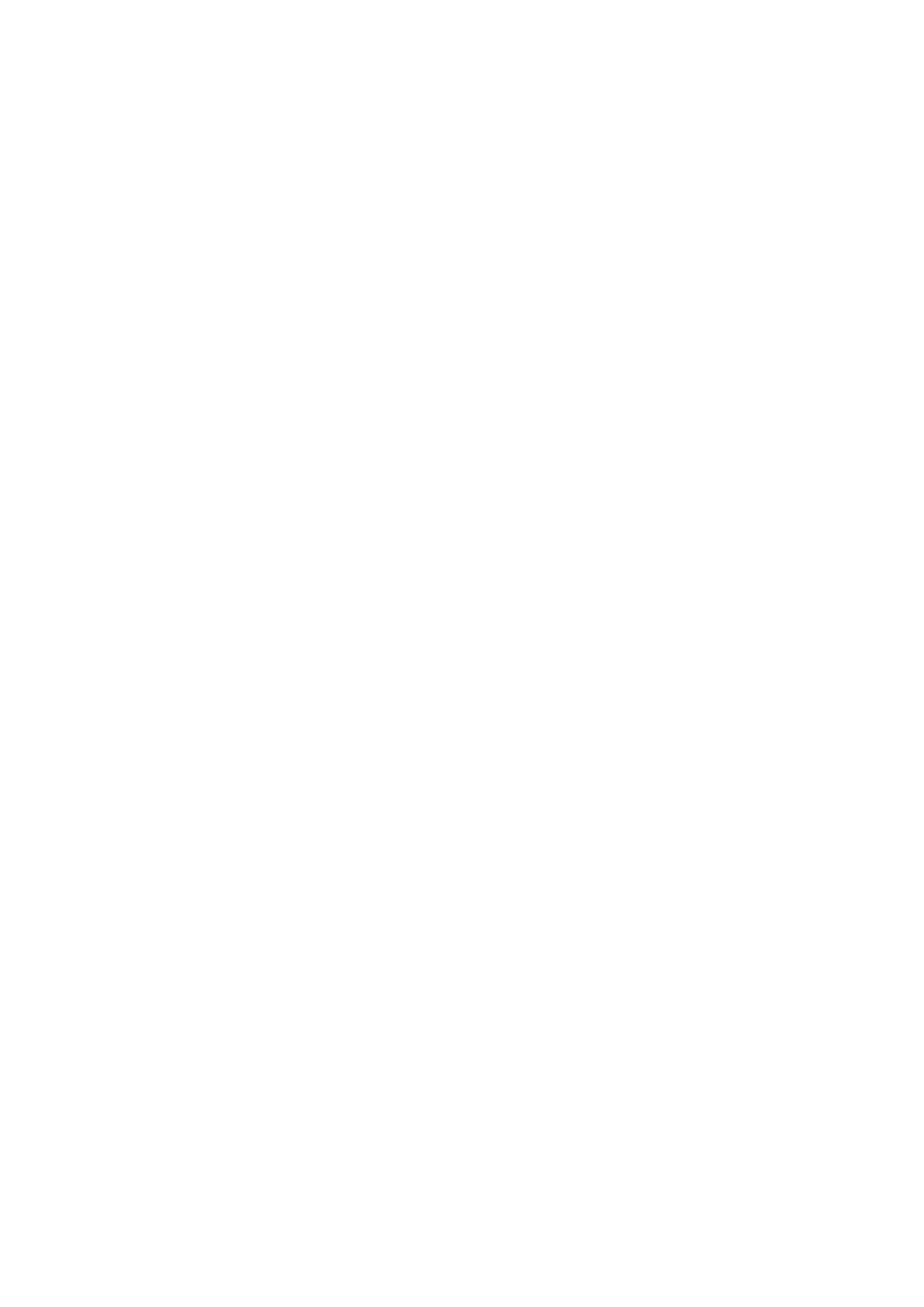# **What can post-Keynesian input-output models tell us about social sustainability?**

#### *Tobias Kronenberg*

Forschungszentrum Jülich, Institute of Energy Research - Systems Analysis and Technology Evaluation (IEF-STE), D-52425 Jülich

# **Executive Summary**

Sustainable development (SD) is a multi-dimensional concept incorporating environmental, economic, and social aspects. The empirical literature focuses on environmental and economic issues, while the social dimension has been somewhat marginalised. As social tensions are currently increasing in many countries, model-based studies should pay more attention to social sustainability.

It is argued in this paper that post-Keynesian input-output models are particularly well suited for studying certain aspects of social sustainability, notably unemployment, the distribution of income, and fiscal sustainability (i.e. public debt). In order to illustrate this argument, a post-Keynesian input-output model for the German economy is constructed, incorporating the input-output structure of the German economy and a full representation of the circular flow of income between institutional sectors. In line with post-Keynesian theory, final demand consists of autonomous and induced components. In the household sector, two types of households are distinguished according to their main income source (labour or capital income).

The model is used to explore the effects of two possible policy measures. The first is a shift from material consumption (industrial products) to immaterial consumption (services). The second is a massive investment programme in energy-saving technologies. The model suggests that these policy measures do not generally improve all indicators of sustainability. In the first case, unemployment is reduced, but the income share of capital rises at the expense of labour. While the increase in employment is beneficial, the associated increase in poverty among worker households is problematic for social sustainability. These findings provide further support for adopting a multi-dimensional approach to sustainability and illustrate that post-Keynesian input-output models can make a useful contribution to studying certain aspects of social sustainability, especially those involving structural change in the distribution of consumption expenditure and income.

# **Keywords**

Input-output model, social sustainability, income distribution, green new deal

# **Contribution to**

18th International Input-output Conference, Sydney, Australia, 20-25 June 2010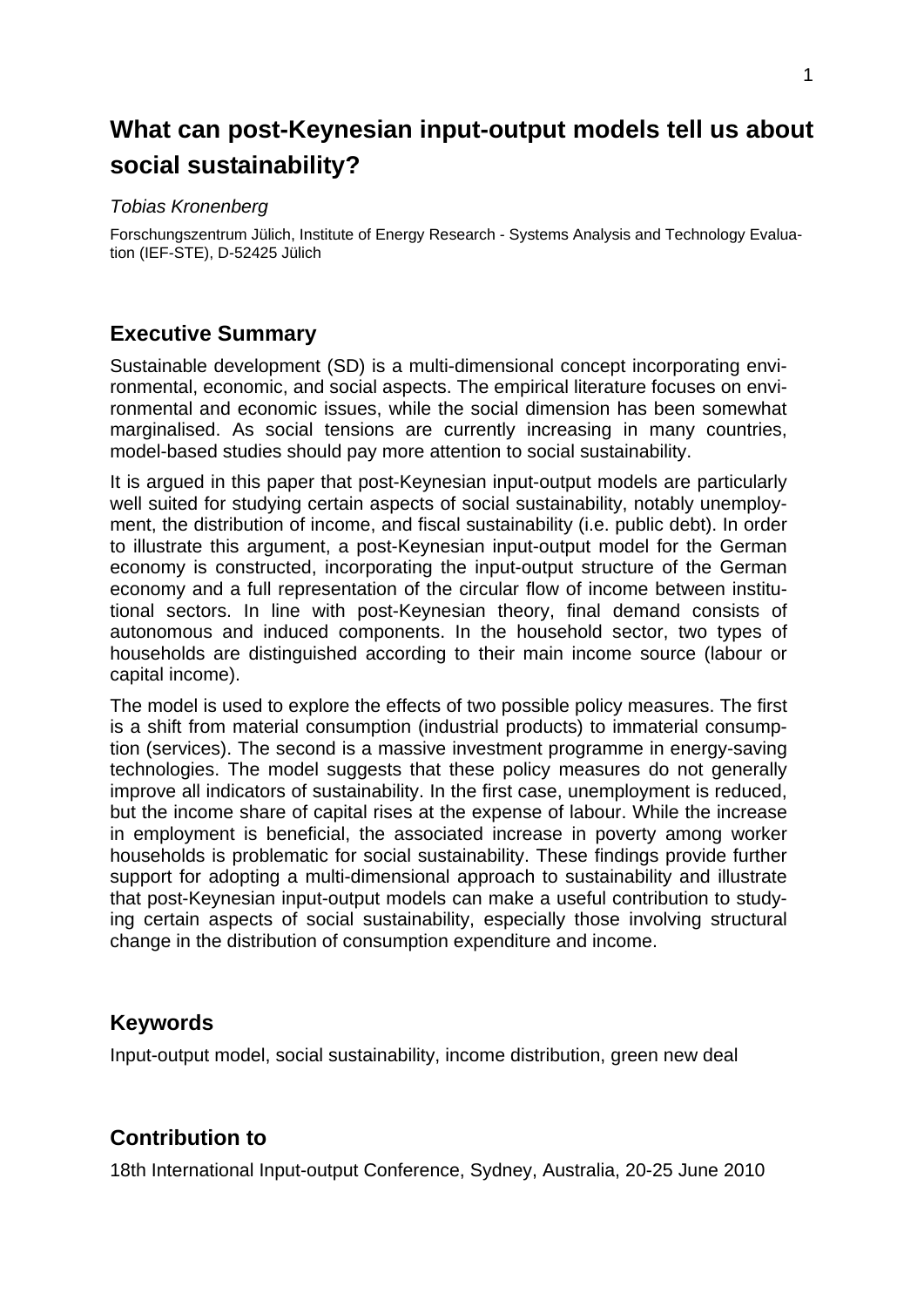# **I Introduction**

The term Sustainable Development (SD) was developed in the 1980's to describe a type of social and economic development which can be sustained over (by mankind's standards) very long periods of time. It was interpreted as a desirable alternative to the type of social and economic development which had occurred before that time and was widely considered unsustainable, because economic development had until then coincided with increasing environmental problems and non-decreasing social problems (poverty, unemployment). Thus, SD was from its very beginning firmly focussed on economic, environmental, and social aspects.

Economists have done a lot of research on SD, including theoretical and empirical work. The latter has often concentrated on the relationship between environmental and economic policy goals. Based on the impressive body of literature which has been produced on this matter, many economists would argue that there is a tradeoff between GDP growth and environmental conservation, although in some cases it may be possible to design clever policies that overcome the tradeoff to a certain extent. The proposal of an ecological tax reform, which may achieve a 'double dividend' by reducing pollution and unemployment, is one example of such a clever policy. Nevertheless, since it will not generally lead to a Pareto improvement, it is likely that some interest groups will always oppose it [Kronenberg, 2009c].

It is argued in this paper that the empirical literature on SD has tended to focus on the environmental and economic aspects of SD, and that the social aspects have been comparatively neglected. Furthermore, it is argued that post-Keynesian inputoutput models are particularly well suited to fill this gap in the literature because their theoretical foundation allows them to tackle many important features of the social dimension of SD. This claim will be supported by illustrative results from a model for the German economy, which is used to study the effects of two SD-motivated policy measures. The model is still in an early stage of development, so all results should be interpreted as preliminary.

# **II Theoretical Background**

# **II.1 The Social Dimension of Sustainable Development**

The concept of SD was developed simultaneously with, and greatly influenced by, a relatively new field called 'ecological economics'. Ecological economics initially focussed on the relationship between the economy and the ecosystem. The founding fathers of ecological economics pointed out that the former should be seen as a subsystem of the latter, and that the growth of the subsystem 'economy' cannot go on indefinitely if the size of the overall system 'ecosphere' is limited. This view is often visualised by a geometrically inspired drawing as, for example, Figure 1.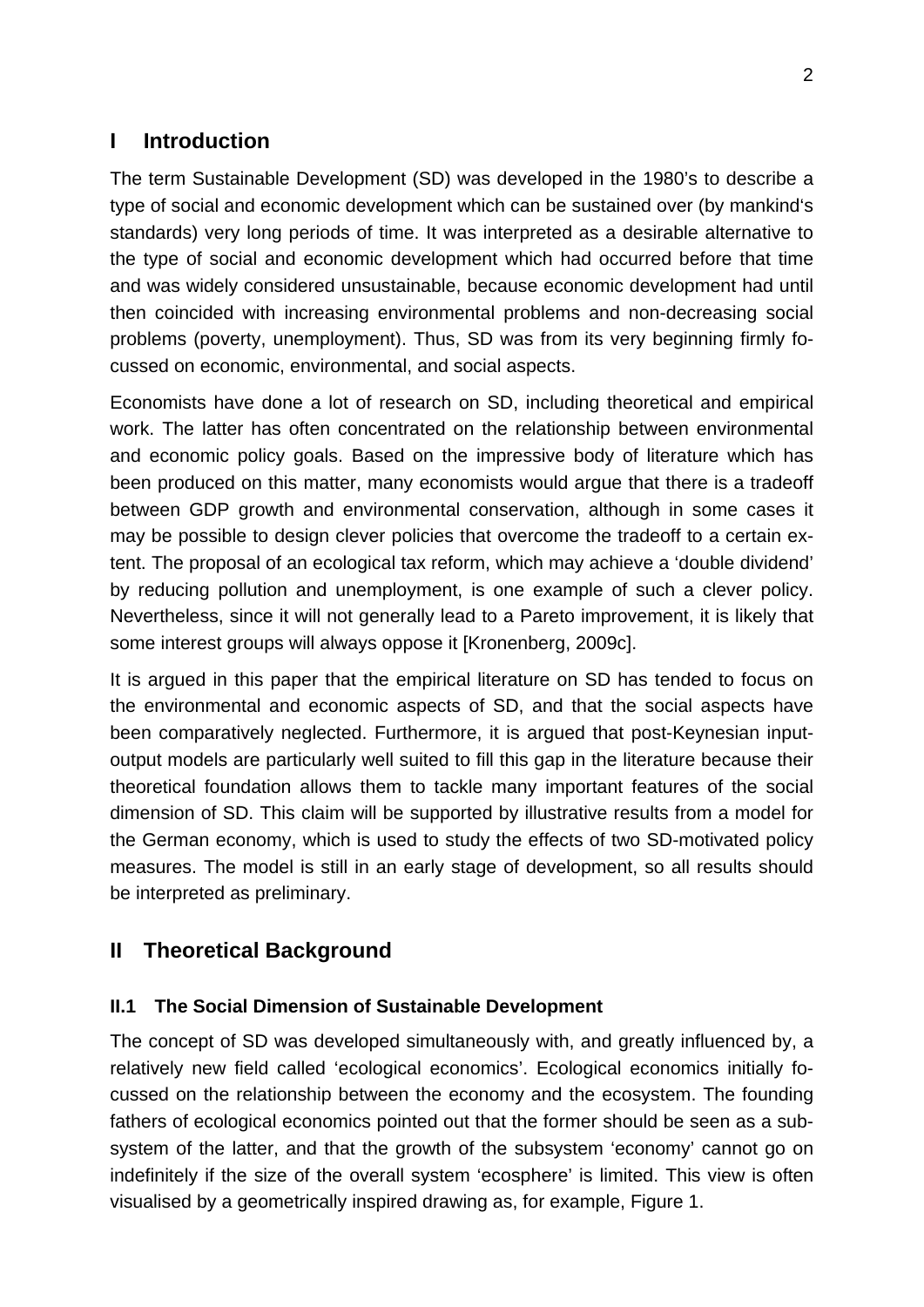

#### **Figure 1: The economy as a subsystem of the global ecosystem**

#### Source: Goodland [Goodland, 1992] **IEF-STE 2010**

Figure 1 shows the growing economic subsystem (the white rectangle) within the boundaries of the finite global ecosystem (the shaded circle). Panel A represents a situation in which the economic subsystem is relatively small in comparison to the global ecosystem. Panel B, by contrast, represents a situation in which the economic subsystem has grown considerably while the global ecosystem, being limited in size, has not grown. Ecological economists point out that when the latter situation is reached, further growth of the economic subsystem is not possible. They argue that macroeconomic variables such as GDP may continue to grow, but the observed growth of GDP becomes at some point 'uneconomic' in the sense that it does not improve the well-being of the population anymore [Daly, 2007].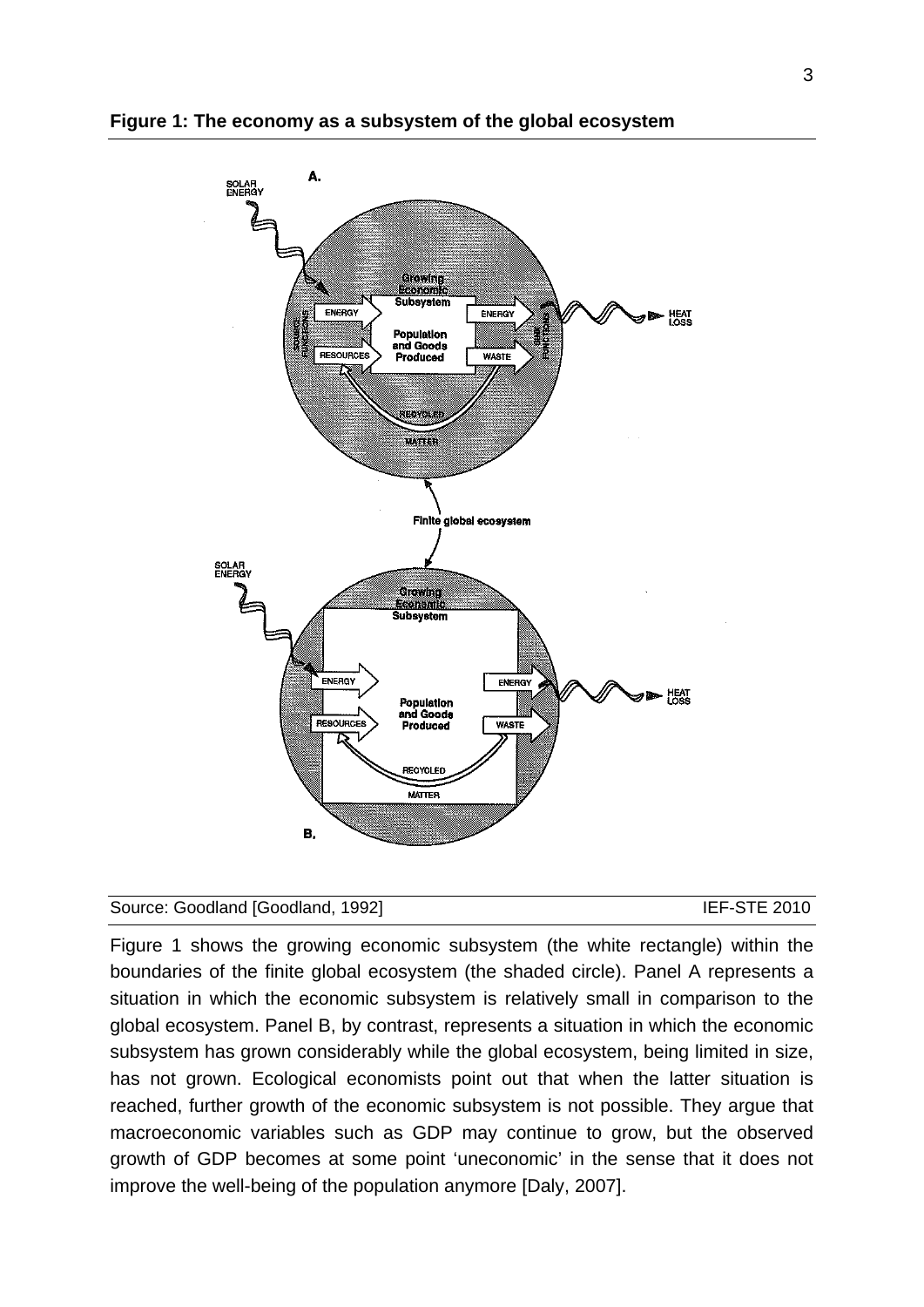The goal of SD was ultimately motivated by the desire for social equity and justice between generations and within each generation. A main concern was that present generations are consuming limited natural resources at the expense of future generations. In practice, however, political discussions often boiled down to simple bipolar confrontations between environmentalists, who proposed policy measures in order to reduce resource consumption and waste, and industrial lobbyists, who argued that such measures are bad for the economy. Thus, the lay public often got the impression that SD was simply about a tradeoff between economy and environment.

Probably as a response to such simplistic misinterpretations of SD, a more elaborate conception of SD was developed, which explicitly acknowledged social issues at the same level of importance as economic and environmental issues. This concept became known as the three-pillar concept. More recently, the three pillars have been converted in to three partly overlapping spheres, as illustrated in Figure 2.



#### **Figure 2: The 'three spheres' model of SD**

#### Source: Wikipedia **IEF-STE 2010**

By drawing each of the three spheres equally large, Figure 2 graphically illustrates the idea that social issues should receive just as much attention as environmental and economic issues. The areas of overlap between two spheres are labelled 'bearable' (achievement of social and environmental goals), 'equitable' (achievement of social and economic goals), and 'viable' (achievement of economic and environmental goals). SD is achieved in the area of overlap between all three spheres, which is appropriately labelled 'sustainable'.

Empirical economists studying questions of SD should accordingly devote equal attention to all three spheres of SD. However, the literature which has so far been produced seems to be biased toward the environmental and economic spheres. The social sphere, by contrast, has received little attention by empirical economists. As the present paper agues, post-Keynesian input-output models are particularly well suited to fill this gap in the empirical literature on SD.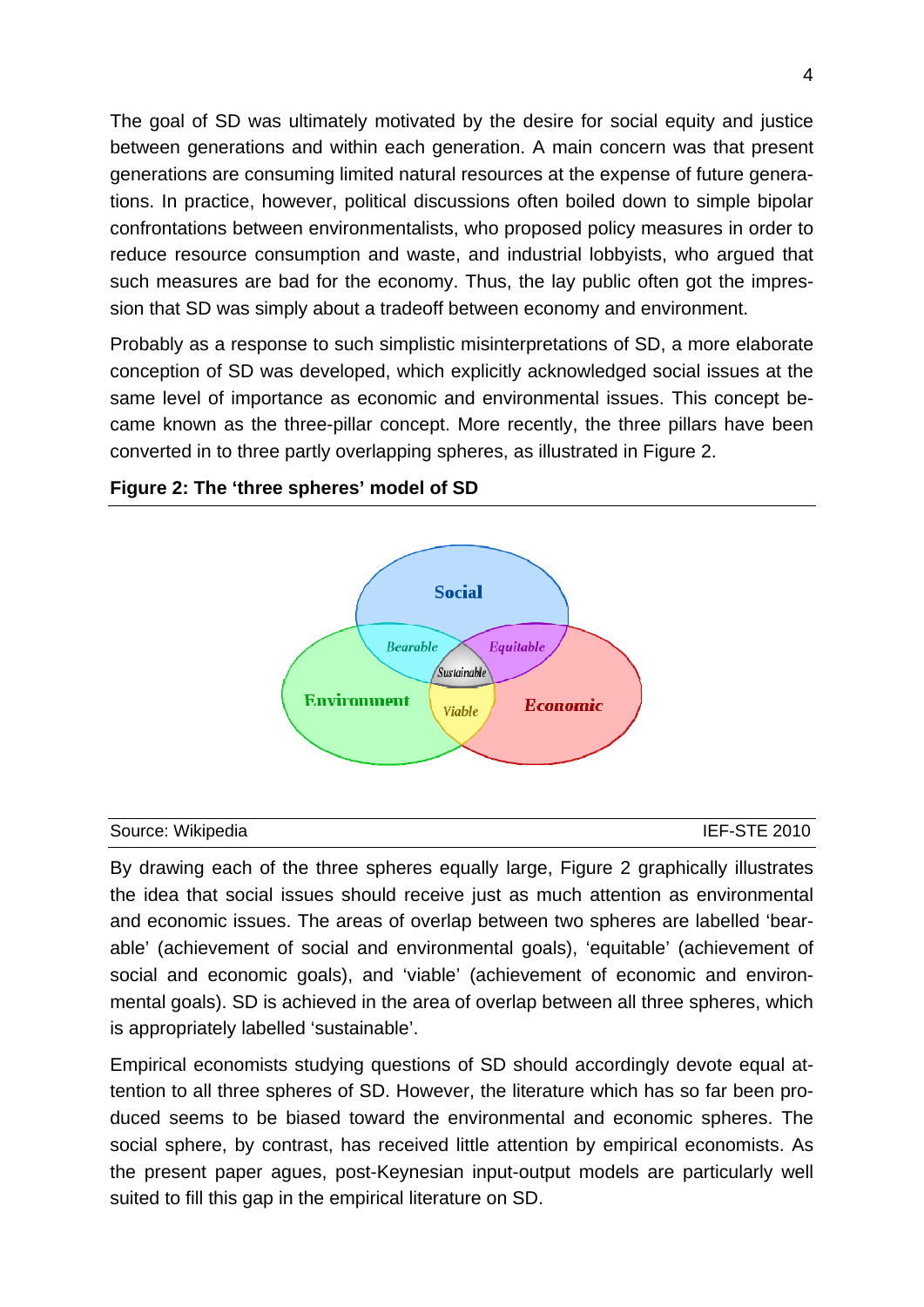#### **II.2 Post-Keynesian Economics**

1

Post-Keynesian economics is a school of thought which is characterised by a healthy degree of heterogeneity. This heterogeneity manifests itself in debates on the spelling ('post-Keynesian' versus 'post Keynesian') as well as the 'boundaries' of the term. In the present paper, the term 'post-Keynesian' is used in a rather broad sense, encompassing the work of 'fundamentalists' like Paul Davidson as well as the 'Kaleckian' and 'Sraffian' contributions inspired by what Luigi Pasinetti has called the 'Cambridge school of Keynesian economics' [Pasinetti, 2005].

Post-Keynesian economics has a variety of features that make it especially well for the analysis of social sustainability: First, it has always put great emphasis on social issues such as income distribution and unemployment. Second, it has always recognised the implications of fundamental uncertainty about the future. Third, it has placed production rather than exchange at the centre of interest. Fourth, it readily accepts the frequent occurrence of market failures. These four features are further discussed in the following.

#### *II.2.1 Emphasis on income distribution and unemployment*

Post-Keynesian economics prides itself in having descended directly from the economics of Keynes himself. Since Keynes was highly interested in explaining the existence of unemployment and finding a cure to it, it follows quite logically that the direct heirs to Keynes would be interested in unemployment as well.

Post-Keynesian economists follow Keynes in rejecting Say's assertion. This allows them to explain why there may be an excess supply of labour even if prices are fully flexible<sup>[1](#page-6-0)</sup>. The level of employment is largely determined by the level of aggregate demand, and even with full wage and price flexibility, the level of aggregate demand may never be high enough to ensure equality between labour demand and labour supply. Thus, unemployment is not a paradoxical puzzle; it is simply a common outcome of the economic process.

Since the level of aggregate demand plays such a crucial role, post-Keynesian economists are naturally interested in the determinants of aggregate demand. They realised from the very beginning that the level of aggregate demand depends on the distribution of income due to variations in the propensity to consume (PTC) between individuals, households, social groups or classes. Generally, if income is redistributed from a social group with a low PTC to another group with a high PTC, aggregate consumption expenditure increases. This constitutes an increase in aggregate demand, which in turn raises the demand for labour, raises employment, raises income,

<span id="page-6-0"></span> $1$  The widespread belief that the Keynesian explanation of unemployment relies on some sort of wage or price rigidity is a myth.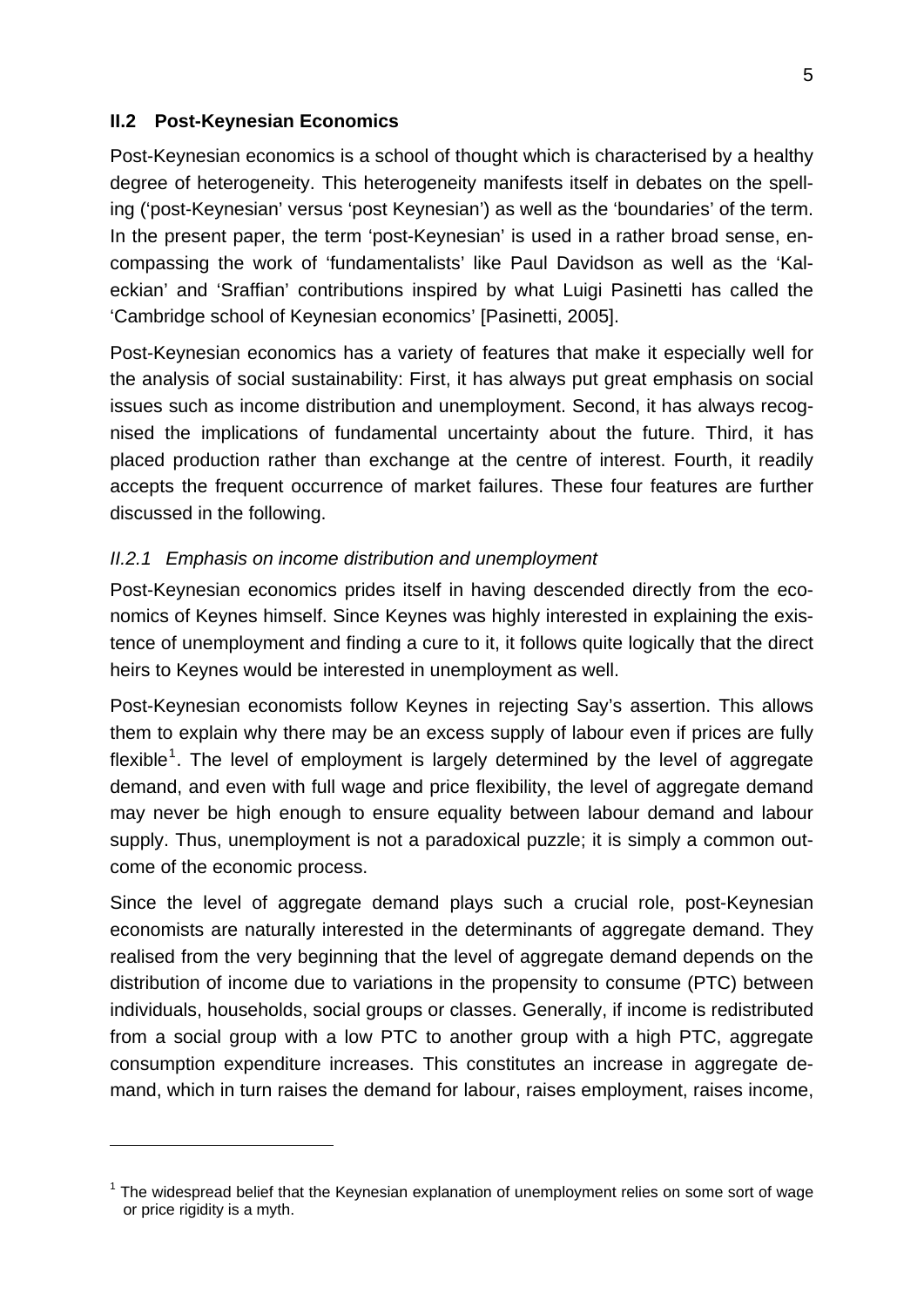and raises aggregate demand further. The existence of such multiplier effects is a central feature of Keynesian economics in general and post-Keynesian economics in particular.

There are, of course, alternative theoretical frameworks which deal with unemployment and income distribution at the macroeconomic level. However, post-Keynesian economics is unique in its ability to study the interrelationships between income distribution, unemployment, and the level of output. Rather than developing one model to explain unemployment, one model to explain income distribution and yet another model to explain the level and growth of output, post-Keynesian economics offers the possibility of an integrated assessment of all these variables in one single, plausible, and more or less realistic theoretical framework.

## *II.2.2 Fundamental uncertainty about the future*

Post-Keynesian economists make a sharp distinction between *uncertainty* and *risk*. The latter refers to events whose outcome cannot be known in advance but can be reasonably estimated using statistical methods. An example of such an event is the roll of a die. Although the actual outcome cannot be predicted, it can be reasonably estimated because the distribution of the potential results is precisely known – it as a uniform distribution containing the elements 1, 2, 3, 4, 5, and 6. Hence, we actually know a lot about the outcome of the event. We know that the result will be a full number between 1 and 6, and that each of these numbers is equally likely. This knowledge allows us to compute the odds of a certain outcome and the expected value of bets and wagers. Risk can be assessed, and expected values can be calculated. The law of large numbers then allows us to derive successful strategies for playing a repeated game subject to risk.

Uncertainty, by contrast, is said to exist when the outcome of an event cannot be estimated by statistical means because there is no way of getting any useful information on the distribution of random variables. In cases of true uncertainty, we are not able to specify either the range of possible outcomes or their likelihood. Hence, statistical methods are of little help, and it is impossible to devise winning strategies based on the expected values of uncertain outcomes.

Post-Keynesian economists argue that fundamental uncertainty about the future is the reason why money is different from all other goods in the economy. Money provides liquidity, and people want to hold liquid means of payment as an insurance against events which cannot be reasonably predicted. In this sense, money plays a special role which makes it fundamentally different from all other goods. It is not only a 'medium of exchange' which a barter economy implements to bring transactions costs down; it is a store of value and an insurance against uncertain future events. Thus, fundamental uncertainty is the principle foundation of the post-Keynesian theory of money.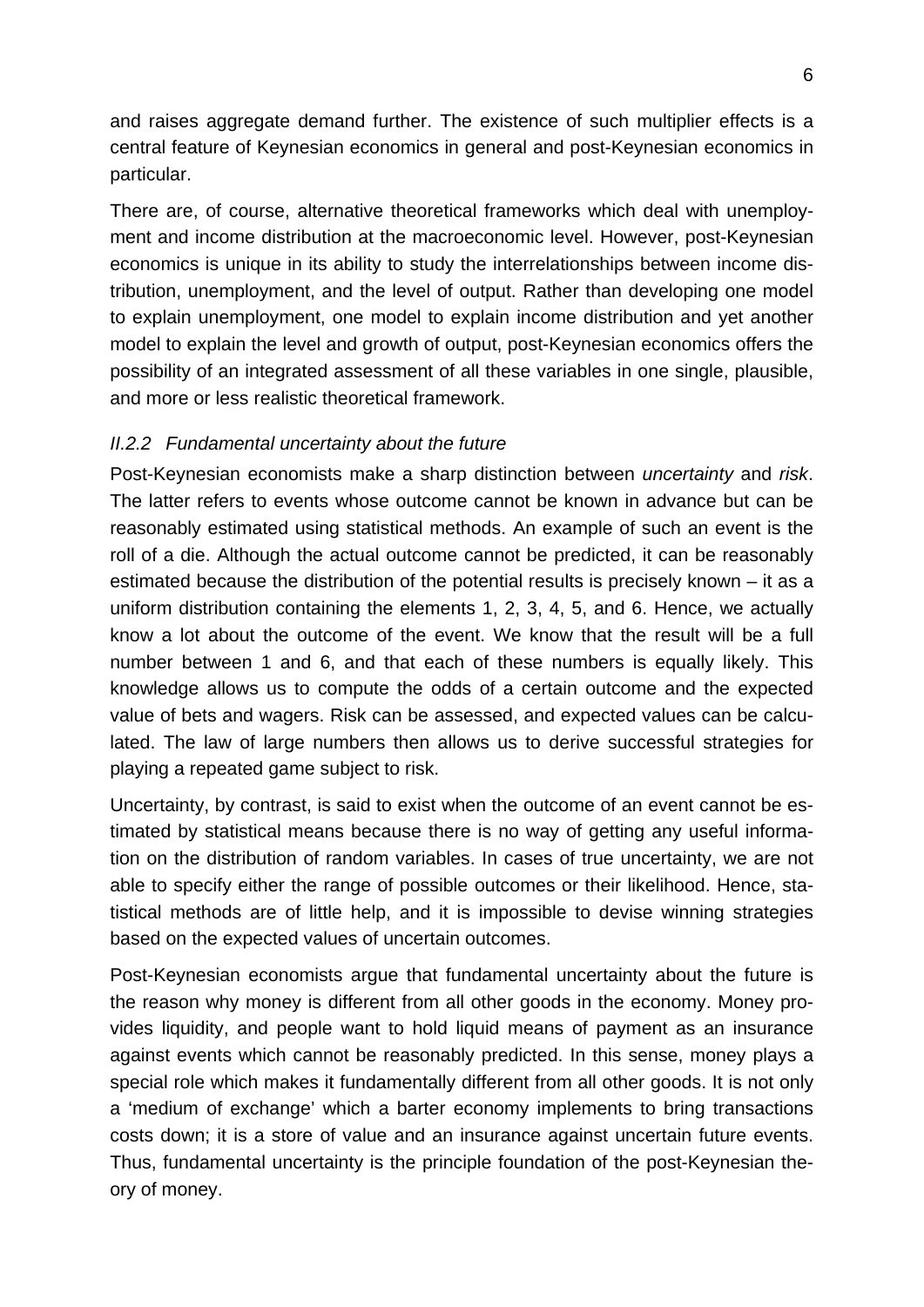Fundamental uncertainty also plays a crucial role in the SD debate. SD is about the welfare of future generations. Thus, the 'future' which we have to consider is decades, centuries, even millennia away. All serious participants in the SD debate admit that the behaviour of complex systems such as the economy or the ecosphere cannot be reasonably predicted over such long time spans. Therefore, a macroeconomic theory which acknowledges the existence of fundamental uncertainty about the future is the proper framework in which to discuss the macroeconomic impacts including social repercussions of environmental and climate policy.

#### *II.2.3 Production at the centre of interest*

Post-Keynesian theory places production rather than exchange at the centre of its analysis. This is especially true for its Sraffian stream, as can be seen by the title of Sraffa's influential *Production of Commodities by Means of Commodities* [Sraffa, 1960]. This book was widely interpreted as a sort of 'update' or 'resurrection' of the Ricardian theory of production. Inspired by Sraffa's ideas, many economists have subsequently developed a theory of production which forms, in a way, a bridge between the classical theory of Ricardo and the macroeconomic revolution initiated by Keynes and his followers [Pasinetti, 1977, Schefold, 1989, Kurz & Salvadori, 1995]. This approach has also become known as the classical-Keynesian approach.

The Sraffian approach, having its origins in Ricardo's writings on production, rejects the theory of marginal productivity. Not all post-Keynesians share this view, pointing out that Keynes himself frequently argued on the basis of marginal productivity. However, they also acknowledge the special role of production in comparison to exchange. In their view production is special because it takes time, so the goods whose production starts today will earn an uncertain amount of revenue in the future. This implies that the equalisation of marginal profit and marginal cost, which theoretically maximises profit, is usually not possible in reality. Because of this, producers often follow rules of thumb (e.g. mark-up pricing).

Thus, there is some disagreement between post-Keynesians on which theory of production is to be used (classical or marginal productivity). However, both sides of the argument come to similar conclusions concerning the implications on pricing and distribution. In both views, the price of a good is generally not equal to the marginal cost of production. This implies that the prices of primary inputs such as capital labour are generally not equal to their marginal productivities. Although environmental issues do not appear very frequently in the post-Keynesian literature, some post-Keynesians have made an effort to study the role of environmental resources as a primary input factor. The implications are quite clear: If market prices do not reflect marginal cost, and primary input prices do not reflect marginal productivities, there is no reason to assume that market forces will ever determine the 'correct' price of environmental resources. Consequently, post-Keynesians tend to have little faith in 'market-based' environmental policy measures.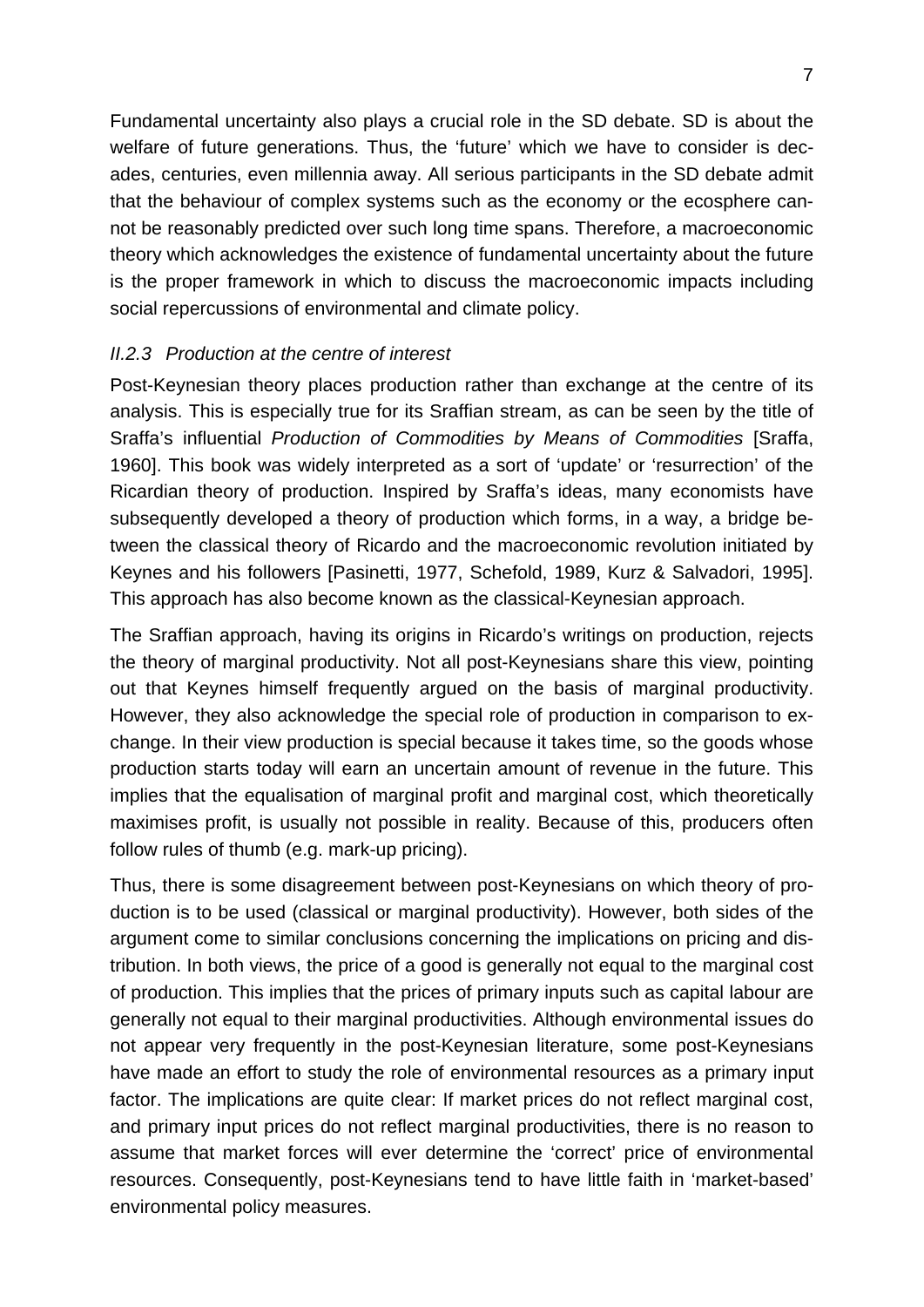The theory of pricing and distribution is highly relevant from a SD point of view because social equity is an important feature of SD. Moreover, in the post-Keynesian view the distribution of income is not only an *outcome* of the economic process; it is a central *determinant* of the level and the composition of aggregate demand. Through its effect on demand, the distribution of income ultimately affects the type and amount of goods which are consumed and produced as well as the accompanying emissions. Therefore, the distribution of income is not only an indicator relating to social aspects of SD; it also has important implications for the environmental sphere of SD. Through its well-developed theory of production, distribution and consumption, post-Keynesian economics can provide a substantial contribution to various issues related to SD [Kronenberg, 2010].

## *II.2.4 Acceptance of frequent market failures*

Achieving SD is made difficult through the existence of a wide variety of market failures. In a world with perfectly functioning markets, the economy reaches a Paretooptimal state without the intervention of government. That state may not conform to the ideals of SD, because Pareto optimality does not guarantee social equity. However, it is clear that in a world without market failures SD is much easier to achieve than in reality. Failures in the market for exhaustible resources, for example, tend to increase the rate of resource consumption [Kronenberg, 2008].

Post-Keynesian economics acknowledges the fact that market failures occur frequently in reality. Its theory of pricing, for example, is based on the observation that producers usually do not apply marginal cost pricing because a) it is in reality not possible to compute marginal cost and b) many producers possess some kind of market power, at least within a market niche. By incorporating frequent market failures into its theoretical foundation, post-Keynesian economics put itself into a good position to study SD-related problems, which are often caused by the existence of market failures, using relatively realistic models.

### **II.3 Input-output models**

1

Input-output analysis was developed by Wassily Leontief in the mid  $20<sup>th</sup>$  $20<sup>th</sup>$  century<sup>2</sup>. Since that time, it has come a long way. The current state of the art is described in the  $2^{nd}$  edition of the well-known introductory textbook by Miller and Blair [Miller & Blair, 2009].

In the early days, input-output models were characterised by their treatment of final demand. Models which treated final demand (e.g. consumption by households) as endogenous were called 'closed'. Conversely, models which treated final demand as

<span id="page-9-0"></span><sup>&</sup>lt;sup>2</sup> Antecedents of Leontief's work have been surveyed by Kurz and Salvadori [Kurz & Salvadori, 2000].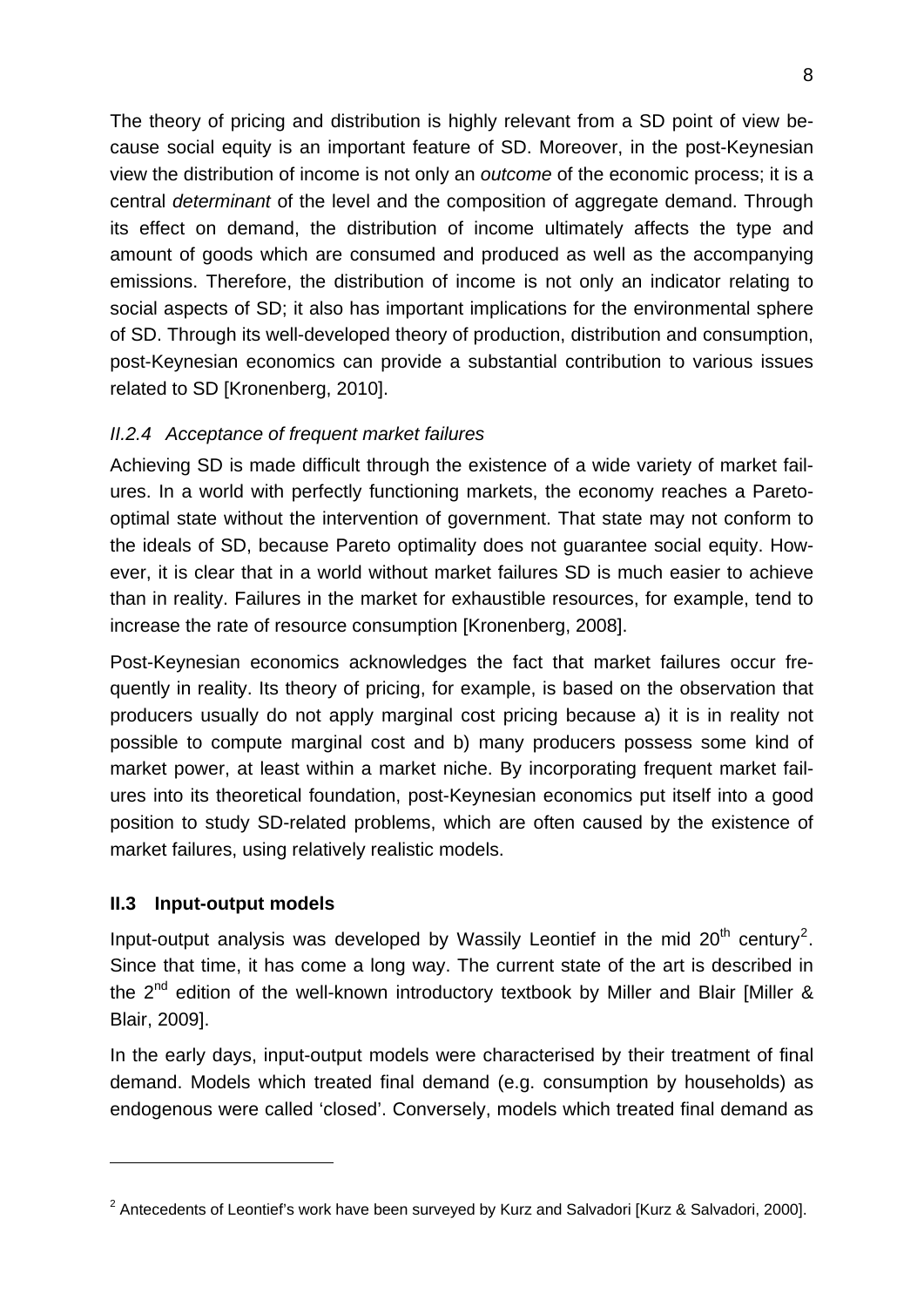exogenous were called 'open'. The latter type was frequently applied to identify, for example, the amount of primary inputs 'embodied' in goods for final consumption. For this kind of analysis, the open input-output model is the proper framework.

In the wake of the Keynesian revolution, however, economists became interested in the dynamic relationship between autonomous demand (which includes many types of government expenditure, investment, and exports) and induced demand (final consumption expenditure by households, depending on their income level). The solution to this problem was to build semi-open input-output models in which household consumption is modelled, in accordance with Keynesian macroeconomic theory as a function of current household income. If this relationship is assumed to be linear, it can be read directly from an input-output table. Alternatively, it may be specified in a flexible way using econometric techniques. These developments have given rise to the development of extended input-output models or, as they are sometimes called in reference to the technique of estimating functional relationships, econometric inputoutput models.

Input-output models have been used frequently in the SD literature for obvious reasons. As mentioned above, the simple open input-output model can be used to compute the amount of primary inputs that is required to produce a certain good for final consumption given the technology currently in use. This model is an appropriate tool for calculating embodied energy, CO2 emissions, and the like. It has been used for this purpose by a great number of researchers.

Input-output models have also been used by post-Keynesian economists because their structure fits nicely with the Sraffian theory of production and because they can easily be extended to incorporate some key features of Keynesian macroeconomics, for example the distinction between autonomous and induced demand. When such models are enriched with data from the environmental-economic satellite accounts, they can be used to study a variety of SD-related questions. Dejuán et al., for example, use a model clearly inspired by post-Keynesian theory to forecast the energy demand of the Spanish economy [Dejuán et al., 2008].

# **III A Multisectoral Model for Germany**

Considering the theoretical background mentioned in the previous section, a multisectoral model for Germany (MMG) was constructed with the purpose of analysing certain policy measures and their impact on the social dimension of SD. The model was implemented in GAMS. In the following, the structure of the model is first discussed verbally. Then, the technical aspects of its implementation are explained in detail.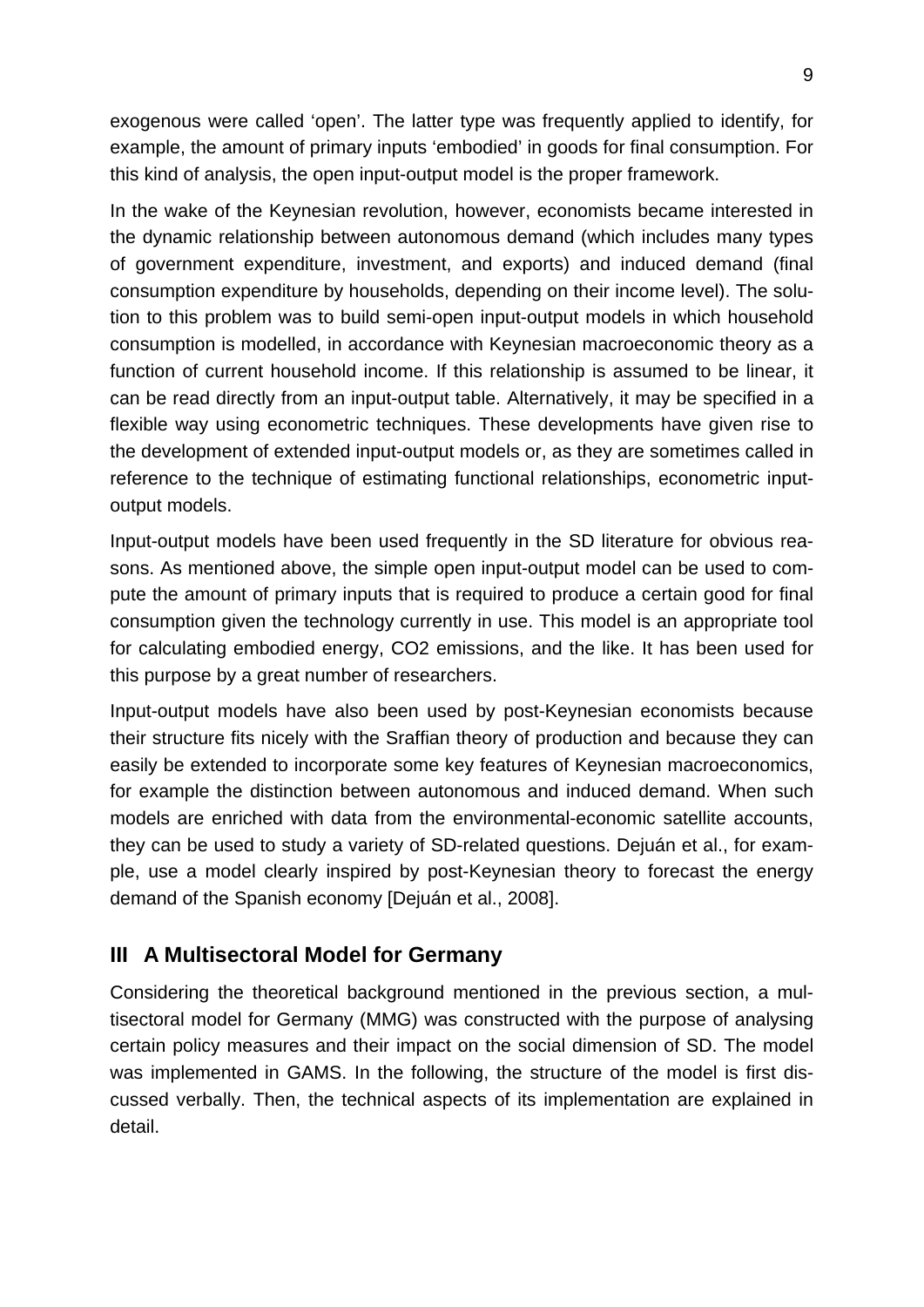#### **III.1 The input-output core**

The model structure follows the basic philosophy of the SAM approach, which highlights the importance of tracing all transactions between people and organisations in an economy. The core of MMG consists of a simple input-output model capturing the production of commodities by means of commodities. This 'core' reflects the interindustry transactions which take place whenever an industry purchases commodities produced by another industry in order to produce its own commodities. However, in order to achieve a complete coverage of all expenditure flows, MMG also captures all the transactions described in a SAM. In the input-output literature, there is no universally accepted terminology. In order to prevent misunderstandings, the semantic conventions of MMG are described in the following.

The IOT of MMG follows the commodity-by-industry concept. That is, each row of the Northwest quadrant refers to a **commodity** while each column refers to an **industry**. The classification of commodities is based on CPA 2002. Each industry is understood as a homogenous branch producing only one type of commodity (joint production is thereby ruled out). Thus, the resulting IOT is of the 'symmetric' variety, with column *j* referring to the production of the commodity to which row *j* refers. This concept is also used in the input-output tables published by the statistical offices of the EU member states and Eurostat. In the current version of MMG, there are only three commodities and three industries: 'goods', 'services', and 'energy'. Future versions of MMG will operate with a larger number of commodities and industries.

| Input-ouput table                                          |                           | Homogenous branches          |                            |           |                                                         |                                                         | Final uses                    |                |              | Total use |
|------------------------------------------------------------|---------------------------|------------------------------|----------------------------|-----------|---------------------------------------------------------|---------------------------------------------------------|-------------------------------|----------------|--------------|-----------|
| Germany, 2005                                              | Production<br>Ωf<br>goods | Production<br>Οf<br>services | Production<br>Ωf<br>energy | Total     | Final<br>consumption<br>expenditure<br>by<br>households | Final<br>consumption<br>expenditure<br>by<br>government | Gross<br>capital<br>formation | <b>Exports</b> | Final<br>use |           |
| Goods                                                      | 793,795                   | 122,530                      | 8,750                      | 925,075   | 291,860                                                 | 14,056                                                  | 300,559                       | 736,095        | 1,342,570    | 2,267,645 |
| Services                                                   | 321,518                   | 707,120                      | 21,503                     | 1,050,141 | 818,183                                                 | 402,685                                                 | 51,613                        | 137,397        | 1,409,878    | 2,460,019 |
| Energy                                                     | 42,721                    | 29,669                       | 70,670                     | 143,060   | 56,196                                                  | 279                                                     | 4,428                         | 23,558         | 84,461       | 227,521   |
| Total intermediate use / final<br>use at basic prices      | 1,158,034                 | 859,319                      | 100,923                    | 2,118,276 | 1,166,239                                               | 417,020                                                 | 356,600                       | 897,050        | 2,836,909    | 4,955,184 |
| Net taxes on products                                      | 13,188                    | 42,792                       | 1,399                      | 57,379    | 130,001                                                 | 4,490                                                   | 26,760                        | $-430$         | 2,836,909    | 4,955,184 |
| Total intermediate use<br>final<br>use at purchaser prices | 1,171,222                 | 902,111                      | 102,322                    | 2,175,655 | 1.296.240                                               | 421,510                                                 | 383,360                       | 896,620        | 2,997,730    | 5,173,384 |
| Compensation of employees                                  | 353,246                   | 760,785                      | 16,969                     | 1,131,000 |                                                         |                                                         |                               |                |              |           |
| Net taxes on production                                    | 2,084                     | 18,836                       | $-260$                     | 20,660    |                                                         |                                                         |                               |                |              |           |
| Consumption of fixed capital                               | 72,325                    | 253,127                      | 10,128                     | 335,580   |                                                         |                                                         |                               |                |              |           |
| Net operating surplus                                      | 94,698                    | 432,829                      | 11.633                     | 539,160   |                                                         |                                                         |                               |                |              |           |
| Value added                                                | 522,353                   | 1,465,577                    | 38,470                     | 2,026,400 |                                                         |                                                         |                               |                |              |           |
| Output                                                     | 1,693,575                 | 2,367,688                    | 140,792                    | 4,202,054 |                                                         |                                                         |                               |                |              |           |
| Imports of similar products                                | 574,070                   | 92,331                       | 86,729                     | 753,130   |                                                         |                                                         |                               |                |              |           |
| Total supply of products                                   | 2,267,645                 | 2,460,019                    | 227,521                    | 4,955,184 |                                                         |                                                         |                               |                |              |           |

| Table 1: MMG input-output table, Germany, 2005 |
|------------------------------------------------|
|------------------------------------------------|

Source: Destatis, author's calculations **IEF-STE 2010 IEF-STE 2010** 

Table 1 shows the input-output table for the German economy of 2005 according to the MMG layout. There is a row for each of the three commodities and a column for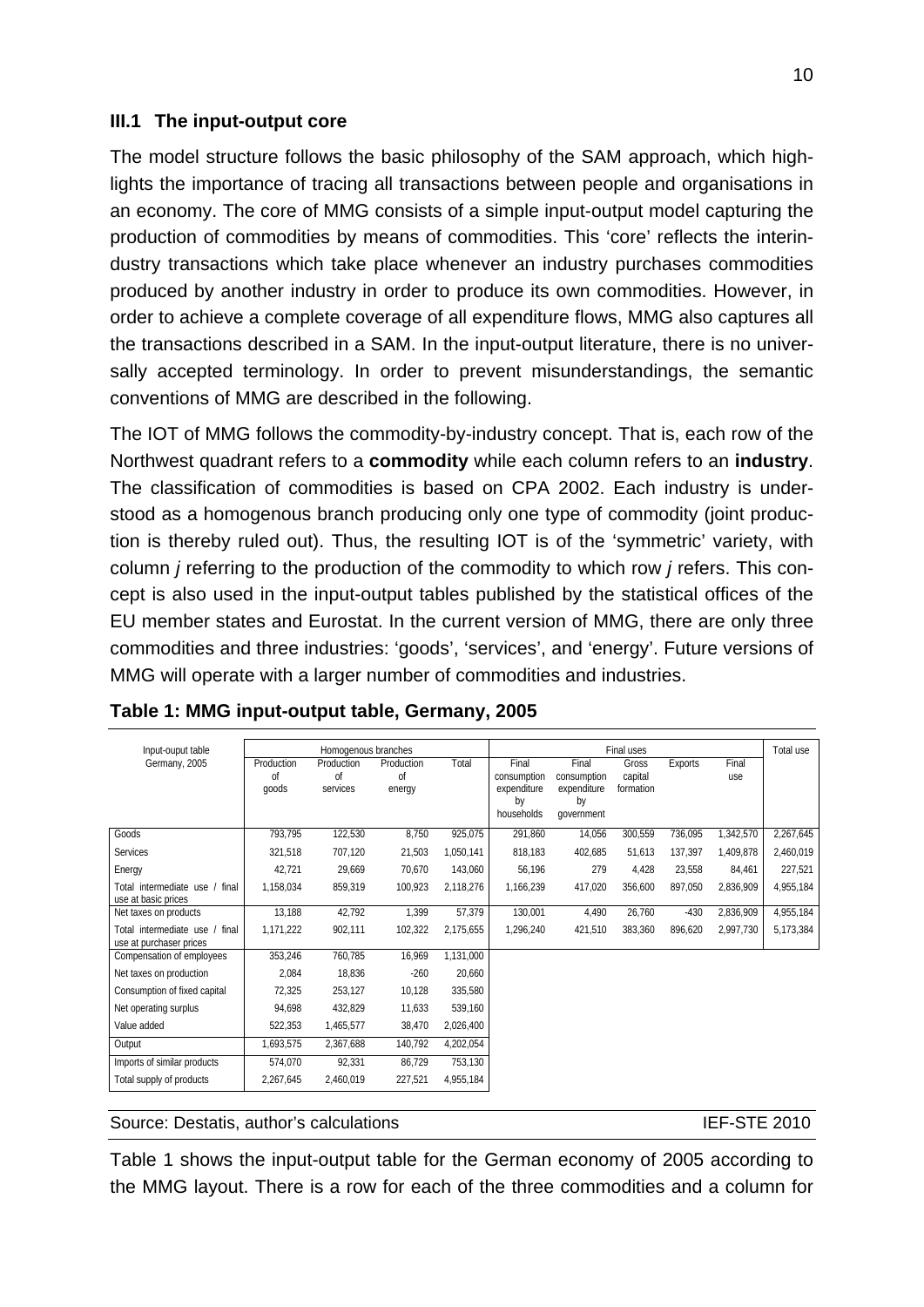each of the three industries. The Northwest quadrant describes the interindustry transactions, as discussed below.

The Northeast quadrant of Table 1 describes the final use of commodities. MMG distinguishes four **final use categories**: final consumption expenditure by households (including NPISH), final consumption expenditure by government, gross capital formation, and exports. In Table 1, the last two columns also report total final use and total use of commodities.

Normally, all monetary magnitudes are valued at **basic prices** (b.p.). Table 1 also shows the relationship between the valuation at basic prices and **purchaser prices**  (p.p.). In the fourth row, total intermediate consumption and total final use are reported in terms of basic prices. The fifth row reports the amount of net taxes on the commodities concerned. Adding rows 4 and 5 yields the respective magnitudes valued at purchaser prices.

The Southwest quadrant describes the generation and distribution of primary income by dividing total value added among four **value added components**: compensation of employees (gross wages plus SSC paid by employers), net taxes on production, consumption of fixed capital, and net operating surplus. In the second-to-last row, imports of similar goods are reported. Note that in the standard ESA 95 tables, imported commodities are reported as 'imports of similar goods' in the column referring to the domestic industry producing the same (or similar) commodities. Furthermore, they are recorded as deliveries from that industry to the industry (or final use category) which was actually responsible for importing the commodities. Thus, imported commodities appear twice in the input-output table<sup>[3](#page-12-0)</sup>.

### **III.2 Social accounting tables**

1

Although the input-output table (Table 1) contains a lot of useful information, it does not contain all the information necessary to provide a full account of the flows of income and expenditure in an economy. Therefore, MMG uses a number of additional accounts to capture those transactions. The information contained in these social accounting tables could, in principle, be used to fill out an entire SAM for the German economy. In the present paper this is not done because a SAM would quickly become too large to be displayed on paper. Furthermore, some of the 'data' used by MMG was obtained using a few 'heroic' assumptions which are certainly not very realistic. Putting such 'data' into a SAM together with the official input-output accounts, which were compiled by Destatis with great care and access to highly detailed survey data, would not do justice to the efforts of Destatis to provide reliable statistical information.

<span id="page-12-0"></span> $3$  For a more thorough discussion of the allocation of imports, see also [Kronenberg, 2009a].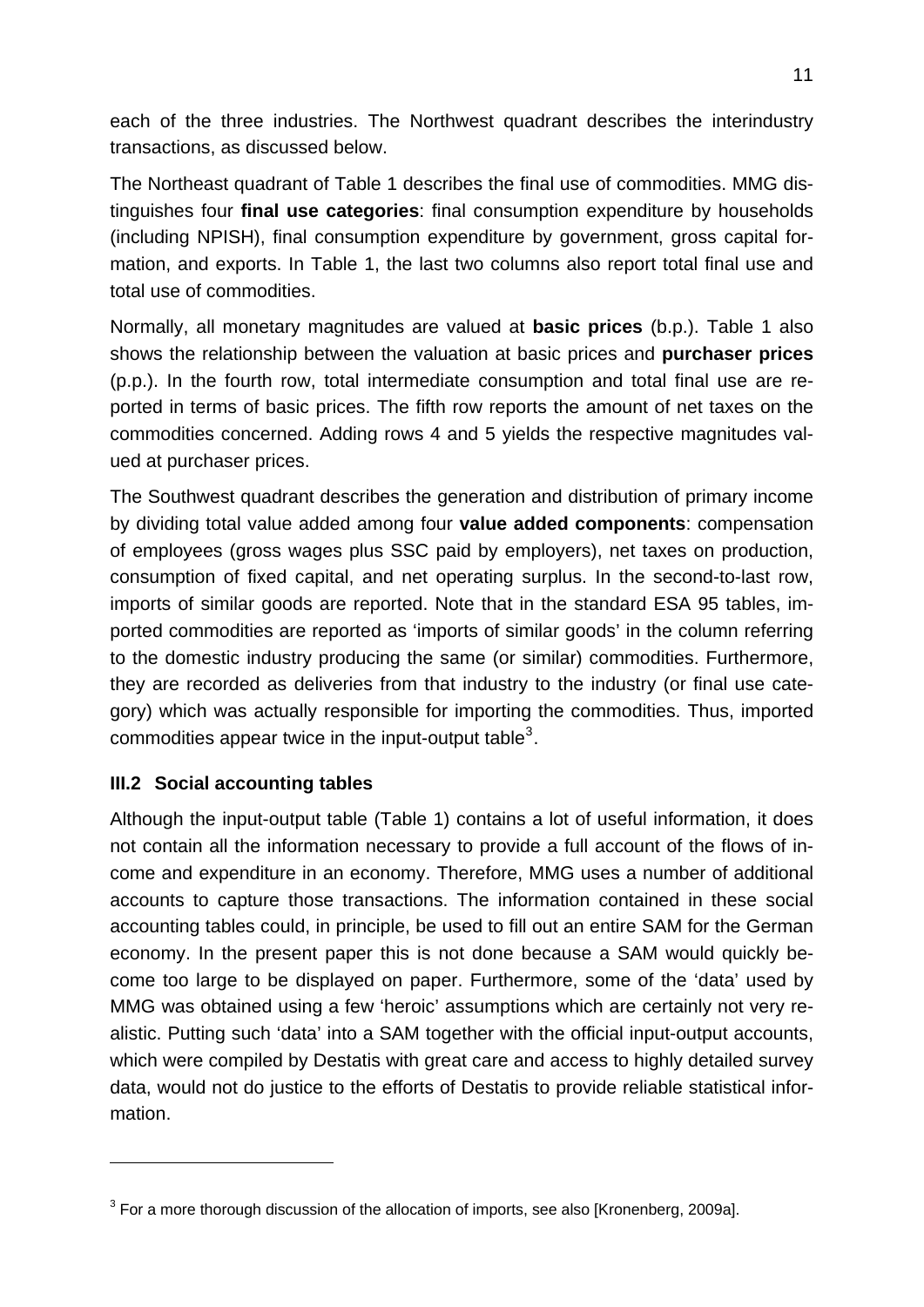The first social accounting table continues basically where the input-output table leaves us – with primary income. It is therefore called the primary income distribution table. It shows how the three types of primary income (compensation of employees, net taxes on production, and net operating surplus) are distributed between **sectors**. MMG distinguishes four sectors: households, firms, government, and the rest of the world (ROW). Firms do not (yet) play a big role in MMG. By assumption, the entire net operating surplus is transferred to households in the form of capital income. The compensation of employees is assumed to be transferred directly to the household sector. In reality, a large chunk of this amount is redistributed through the social security system. At the end of the day, however, social security contributions are finally transferred back to households. Therefore, in order to keep the model structure simple, it is assumed at this stage that the entire compensation of employees is transferred to the household sector in the form of labour income.

The government generates revenue by raising taxes. Currently, MMG recognises four types of taxes: net taxes on commodities, net taxes on production, taxes on labour income, and taxes on capital income. Net taxes on commodities are reported in a special row of the input-output table (Table 1). Net taxes on production, according to MMG, form one component of value added. The remaining types of taxes are levied on labour income and primary income.

Figure 3 provides a graphical representation of the distribution of primary income. At the left side of the figure, the three components of net value added (compensation of employees, net operating surplus, net taxes on production) are shown. Net taxes on commodities are also shown (with a dashed line) because they form another part of the government's tax revenue.

Figure 3 shows the distribution of income under the simplifying assumptions of MMG. Compensation of employees and net operating surplus are directly converted into primary factor (labour, capital) income. Both types of primary income are then subjected to taxation. After taxes have been paid, net labour income and net capital income are then transferred to households. Thus, the household sector's income is equal to the sum of net labour income and net capital income.

In the current simple version of MMG, the only source of income for the government is taxation. The four types of taxes are shown in Figure 3. Net taxes on production and net taxes on commodities are also displayed in the input-output table. Taxes on labour income and capital income are not recorded in the input-output table; they are only recorded in the distribution of primary income account.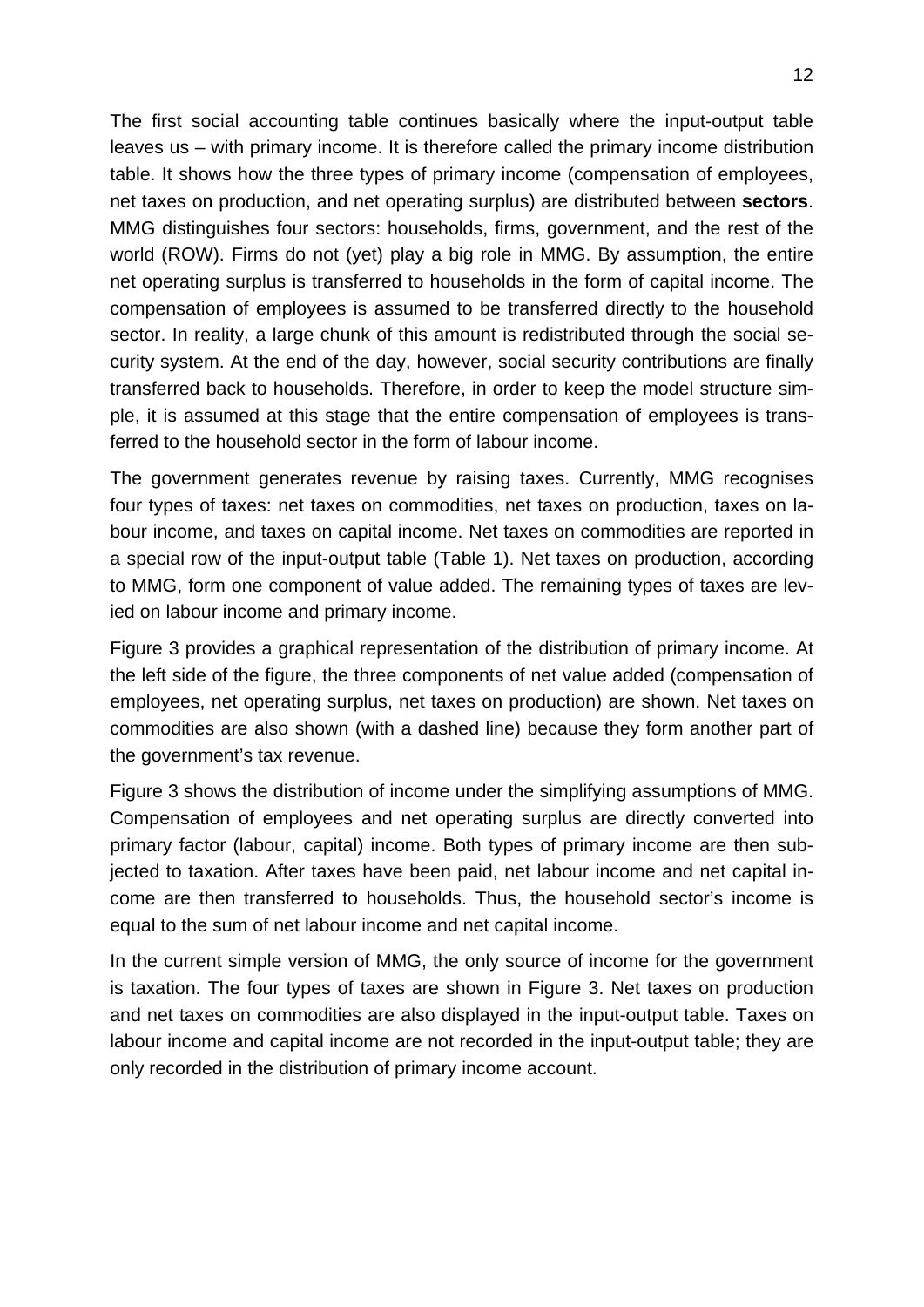

#### **Figure 3: Distribution of primary income in MMG terms**

Source: author's illustration IEF-STE 2010

In order to capture distributional effects and socio-demographic changes, MMG breaks down the household sector into **social groups**. At its current stage of development, MMG makes a distinction between two groups called 'workers' and 'rentiers'. By assumption, workers receive the entire net labour income while rentiers receive the entire net capital income. This identification of social groups by their main source of income is, of course, motivated by the post-Keynesian theoretical background discussed above. In the future, the household sector will be further disaggregated into smaller groups.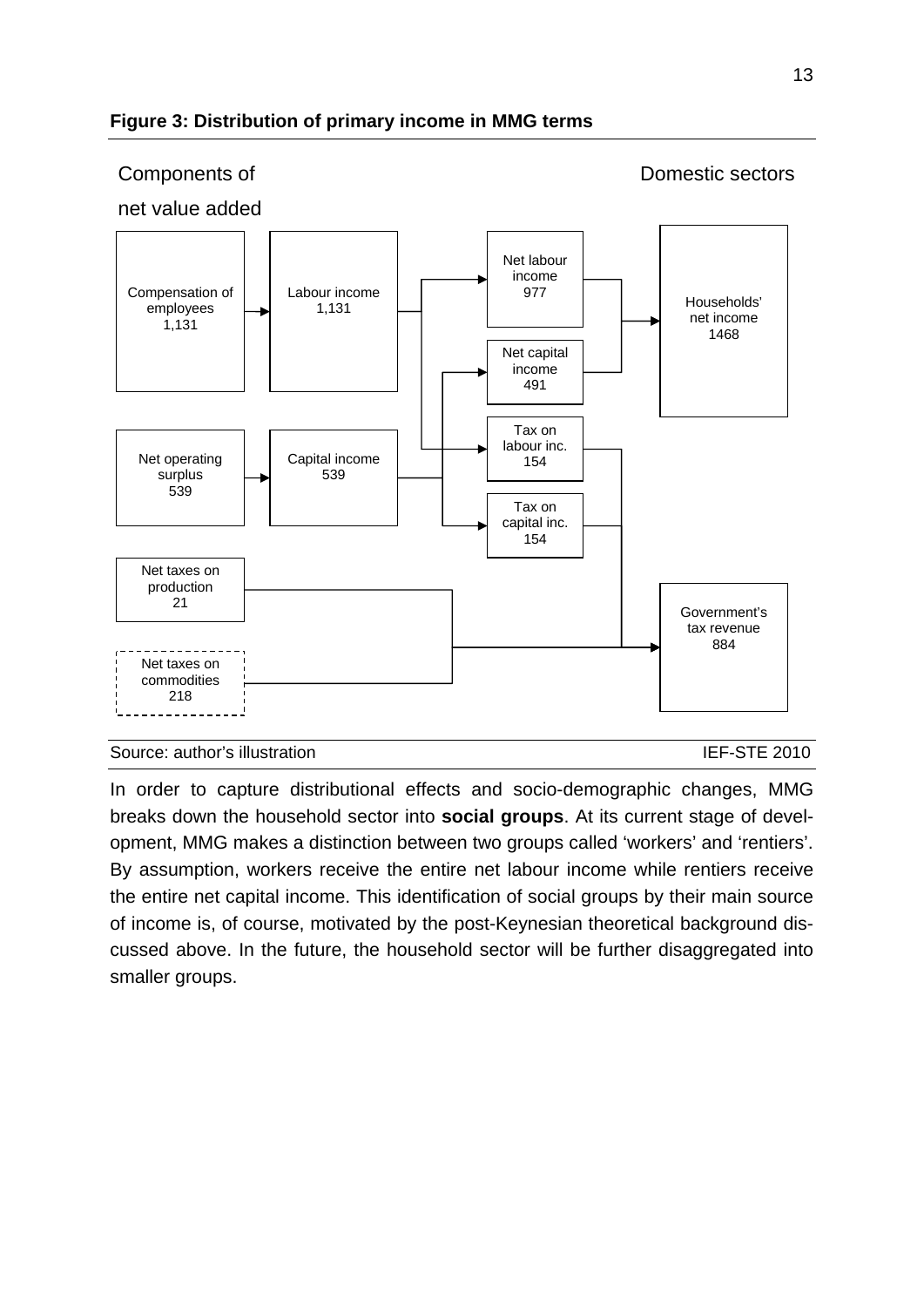#### **Table 2: MMG social groups account**

|                                         |         | <b>Workers Rentiers</b> | Total             |
|-----------------------------------------|---------|-------------------------|-------------------|
| Net labour income                       | 977,184 | 0                       | 977,184           |
| Net capital income                      | 0       | 490,636                 | 490,636           |
| <b>Total net income</b>                 | 977.184 | 490,636                 | 1,467,820         |
| Consumption of goods                    | 220.022 | 71,838                  | 291,860           |
| Consumption of services                 | 616,796 | 201,387                 | 818,183           |
| Consumption of energy                   | 42.364  | 13.832                  | 56,196            |
| Total consumption expenditure at b.p.   | 879.182 |                         | 287,056 1,166,239 |
| Net commodity taxes                     | 98.002  | 31.999                  | 130,001           |
| Total consumption expenditure at p.p.   | 977.184 | 319,056                 | 1.296.240         |
| <b>Saving</b>                           | 0       | 171,580                 | 171,580           |
| Source: Destatis, author's calculations |         |                         |                   |

Table 2 shows MMG's social groups account, representing the income and spending of the two social groups. It should be noted that most of the numbers in Table 2 have little to do with the official statistics; they are merely based on simple hypotheses that were adopted during the construction of MMG. The only numbers in Table 2 that come from official sources are the total figures for consumption.

The distribution of primary factor income in Table 2 is based on the aforementioned assumption that workers receive the entire net labour income while rentiers receive the entire net capital income. Under this assumption, total net income for each group can easily be computed. The numbers for consumption were derived under two simple assumptions: First, it was assumed that the saving rate of workers is equal to zero. With total net income of workers 'known', total consumption expenditure by workers (at p.p.) is then also 'known'. And since total consumption expenditure by households is known from the official input-output table, the level of consumption expenditure by rentiers can be easily deduced. The amount of saving by rentiers was then calculated by subtracting consumption expenditure from net income.

A second assumption was made in order to derive the composition of each group's consumption expenditure. It was assumed that the structure of consumption expenditure is the same for both groups, and hence equal to the overall structure of consumption expenditure which can be computed from the official input-output table. Thus, Table 2 was completely filled.

It should be noted that the two simplifying assumptions mentioned above were made because they facilitated the construction of a rough work functioning model. They are, however, not entirely realistic and will be replaced with estimations based on household survey data in the near future.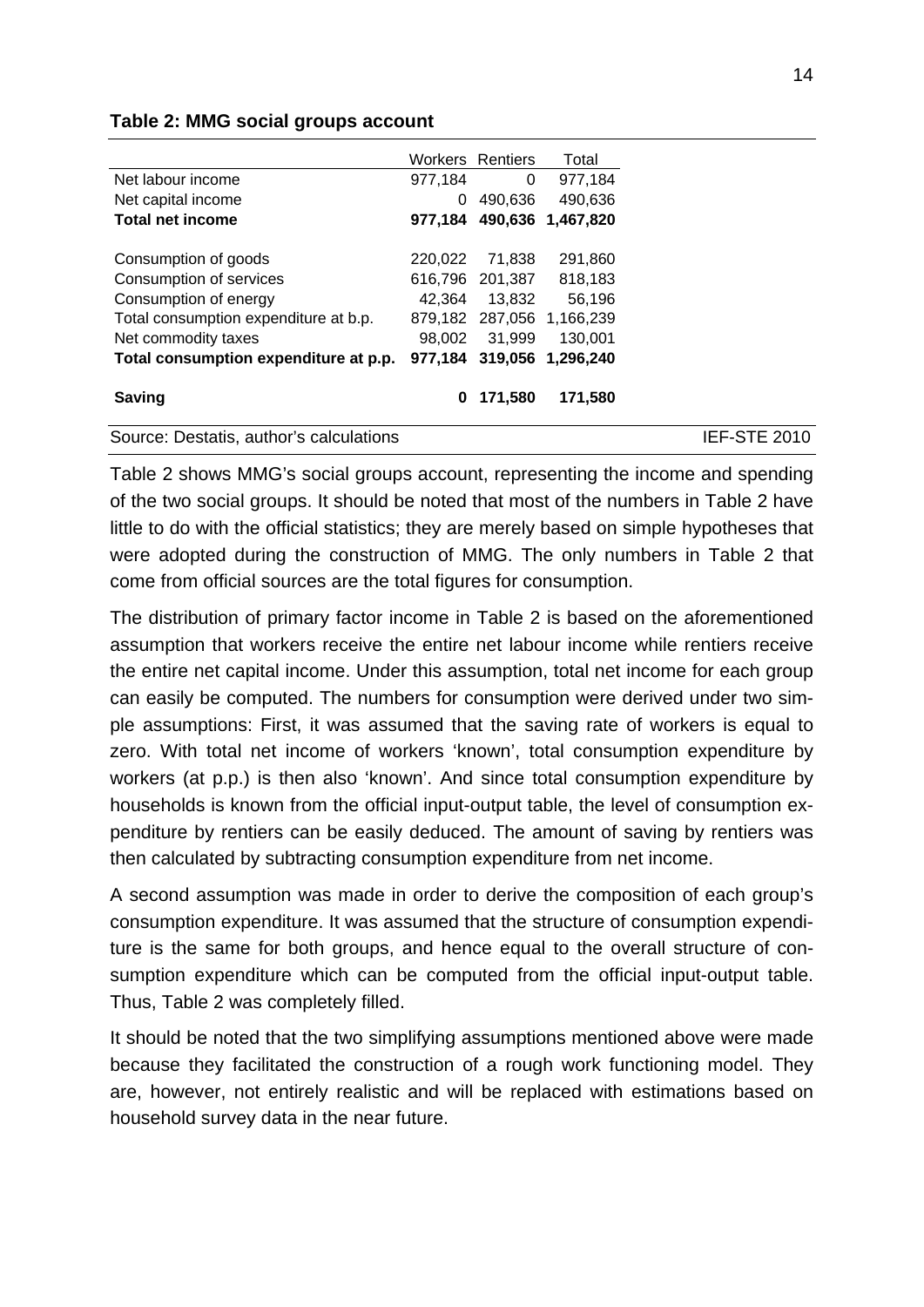#### **III.3 Mathematical Structure**

In the following, the mathematical structure of MMG is described. For easy reference, the appendix contains a list of all variables and parameters used in MMG.

The first block of equations refers to individual industries, indexed by *j*:

```
(1) Z_i(j, j) = A(i, j) * TOTSUP(j(j))(2) INTCONS j(j) = SUM(i,Z_i,j(i,j))(3) NETCOMTAX j(j) = PI\text{coef}("NETCOMTAX",j) * TOTSUP_j(j)(4) INTCONS PP j(j) = INTCONS j(j) + NETCOMTAX j(j)(5) COMPEMPj(j) = PI\text{coef}("COMPEMP",j) * TOTSUPj(j)(6) NETPRODTAX j(j) = PI \text{coef}("NETPRODTAX",j) * TOTSUP (j)(7) CONSFIXCAP j(j) = PI\text{coef}("CONSFIXCAP",j) * TOTSUP j(j)(8) NETOPSURP j(j) = PI\ coefficient("NETOPSURP",j) * TOTSUP(j(j))(9) GVA j(j) = COMPEMP j(j) + NETPRODTAX j(j) + CONSFIXCAP j(j) +
     NETOPSURP_j(j) 
(10) OUTPUT j(j) = INTCONS PP j(j) + GVA j(j)(11) IMP j(j) = IMP coef(j) * TOTSUP j(j)
```
(12) TOTSUP  $j(j) \geq T$ OTUSE  $i(j)$ 

Equation (1) describes the use of input i by industry j as the product of the total supply of commodity j and the corresponding I-O coefficient A(i,j). Note that this equation is always true; it does not require the assumption of a constant A matrix (although this assumption will be made in the following). Equations (2) to (10) simply follow from the ESA 95 guidelines and describe the relationships between certain magnitudes which are true by definition (for example, the definition of value added). Equation (11) describes imports of commodity j as the product of the total supply of commodity j and an import coefficient (which is currently assumed to be constant but this assumption may be relaxed in future versions of MMG). Equation (12) is, strictly speaking, not an equation but a constraint stating that the supply of commodity j must not be smaller than the total use of commodity j.

The second block of equations sums industry-specific magnitudes such as value added over all industries in order to compute aggregate magnitudes:

- (13) INTUSE  $i(i) = SUM(j, Zij(i,j))$
- $(14)$  INTUSE = SUM(i, INTUSE i(i))
- (15) INTCONS = SUM(j, INTCONS  $j(j)$ )
- (16) NETCOMTAXINTUSE = SUM(j, NETCOMTAX  $j(j)$ )
- (17) INTUSE\_PP = INTUSE + NETCOMTAXINTUSE
- $(18)$  COMPEMP = SUM(j, COMPEMP j(j))
- (19) NETPRODTAX = SUM(j, NETPRODTAX  $j(j)$ )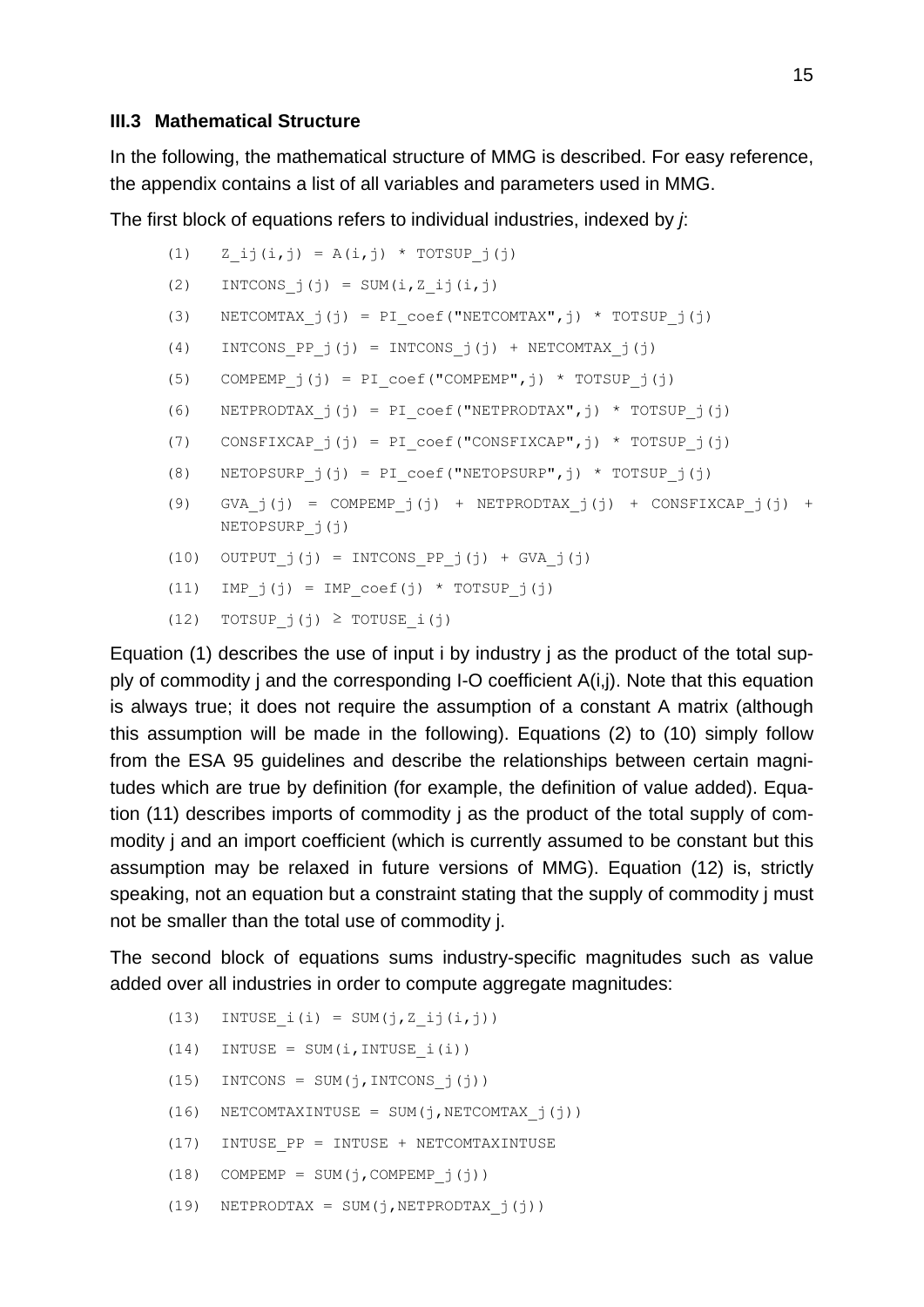(20) CONSFIXCAP = SUM(j,CONSFIXCAP  $j(j)$ ) (21) NETOPSURP = SUM(j, NETOPSURP  $j(j)$ )  $(22)$  GVA = SUM(j, GVA j(j)) (23) OUTPUT = SUM(j, OUTPUT  $j(j)$ )  $(24)$  IMP = SUM(j, IMP j(j))  $(25)$  TOTSUP = SUM(j, TOTSUP  $j(j)$ )

Equations (13) to (25) are of a purely definitional nature and therefore do not warrant more attention at this point.

The third block of equations refers to the distribution of primary income to households and government, and describes how the two social groups use that income for consumption purposes.

```
(26) PUBREV = t_compemp*COMPEMP + t_netopsurp*NETOPSURP + NETCOMTAX 
     + NETPRODTAX 
(27) NETLABINC = COMPEMP* (1-t compemp)
(28) NETCAPINC = NETOPSURP*(1-t netopsurp)
(29) NETINC qr(qr) = NETLABINC*L qr(qr)/L + NETCAPINC*K qr(qr)/K(30) NETINC = SUM(qr, NETINC qr(qr))
(31) FINCONSHH_PP_GR(gr) = PTC_gr(gr)*NETINC_GR(gr)
(32) FINCONSHH GR(gr) = FINCONSHH_PP_GR(gr) * (1-t_conshh)
(33) FINCONSHH i(i) = SUM(qr,FINCONSHH qr(qr)*C coef(i,qr))
(34) FINCONSHH = SUM(i, FINCONSHH i(i))
(35) NETCOMTAXCONSHH = t_conshh*FINCONSHH_PP 
(36) FINCONSHH_PP = FINCONSHH + NETCOMTAXCONSHH
```
Equation (26) states that public revenue PUBREV is equal to the sum of income taxes, net commodity taxes and net production taxes. The taxation of primary factor income is modelled as a simple linear function with constant factor-specific tax rates. Equations (27) and (28) then describe the share of primary factor income which remains in the form of net factor income. Equation (29) then computes the net income of each social group. The share of net labour income accruing to group gr is assumed to be equal to group gr's share in total labour provided. Currently, that share is equal to 1 for workers and equal to 0 for rentiers, but future extensions of MMG will incorporate more interesting features with respect to the distribution of factor income. Net capital income is distributed in the same fashion. Finally, aggregate net income of the household sector is computed in equation (30). The distribution of income is thus fully described.

The following equations then refer to the use of income for consumption purposes. Government expenditure is assumed to be an autonomous component of final de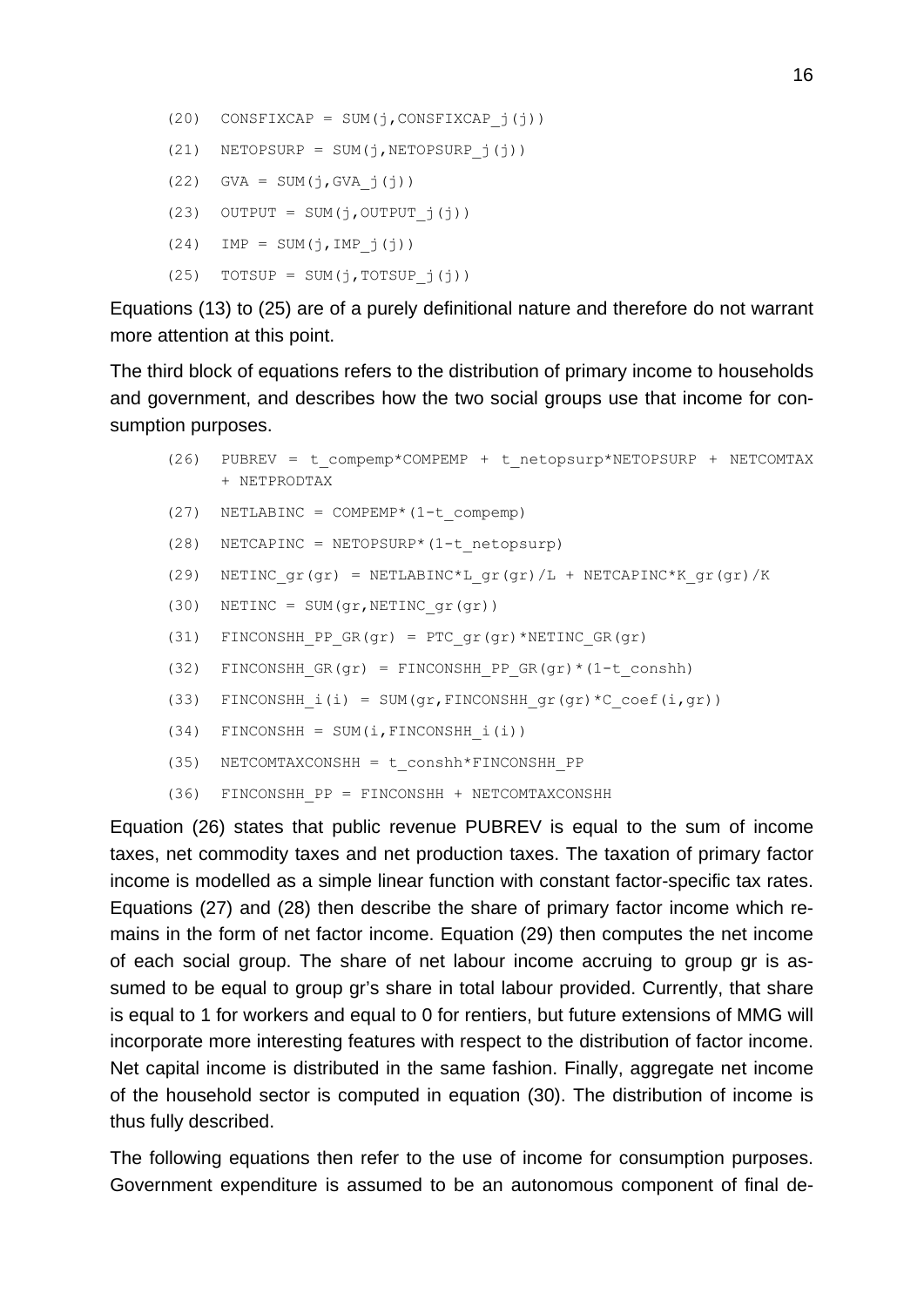mand and will be discussed below. The consumption expenditure of households, by contrast, is modelled endogenously by means of a simple linear consumption function. Equation (31) described the level of final consumption expenditure (valued at p.p.) of group gr as a function of that group's propensity to consume (PTC) and the level of its net income. Currently, the PTC of workers is set equal to 1 by assumption. The PTC for rentiers is smaller than one and can be calculated from Table 2.

Equation (32) computes final consumption at p.p. using the assumption of a constant commodity tax rate applying to all social groups. This assumption is somewhat unrealistic, since in reality different groups consume a different basket of goods and therefore the average commodity tax rate may differ, and will be relaxed in future versions of MMG. Equation (33) then allocates the total consumption expenditure of each group over individual commodities by multiplying the level of expenditure with the corresponding consumption coefficient (which is currently exogenous). Equations (34) to (36), finally, compute the aggregate levels of final consumption expenditure by households valued at b.p. and p.p. as well as net taxes on commodities consumed by households.

The fourth block of equations refers to the components of autonomous demand.

- (37) FINCONSGOV  $i(i)$  = AUTDEM( $i$ , "FINCONSGOV")
- $(38)$  FINCONSGOV = SUM(i, FINCONSGOV i(i))
- (39) NETCOMTAXCONSGOV = t\_consgov\*FINCONSGOV\_PP
- (40) FINCONSGOV\_PP = FINCONSGOV + NETCOMTAXCONSGOV
- (41) GCAPFORM  $i(i)$  = AUTDEM( $i$ , "GCAPFORM")
- (42) GCAPFORM = SUM(i,GCAPFORM\_i(i))
- (43) NETCOMTAXGCAPFORM = t\_gcapform\*GCAPFORM\_PP
- (44) GCAPFORM\_PP = GCAPFORM + NETCOMTAXGCAPFORM
- (45) EXP  $i(i)$  = AUTDEM(i, "EXP")
- $(46)$  EXP = SUM(i, EXP i(i))
- (47) NETCOMTAXEXP =  $t$  exp\*EXP PP
- (48) EXP\_PP = EXP + NETCOMTAXEXP

In line with the theoretical background discussed above, autonomous demand consists of three major components: final consumption expenditure by government, gross capital formation, and exports. Equations (37) to (48) therefore do not contain any behavioural elements. Taking the use of each commodity for any of the autonomous demand components as exogenous, they simply compute the amount of net commodity taxes (assuming, for simplicity, constant tax rates and abstracting from structural changes within a component of autonomous demand) and the level of aggregate consumption expenditure by government, gross capital formation, and exports at b.p. and p.p.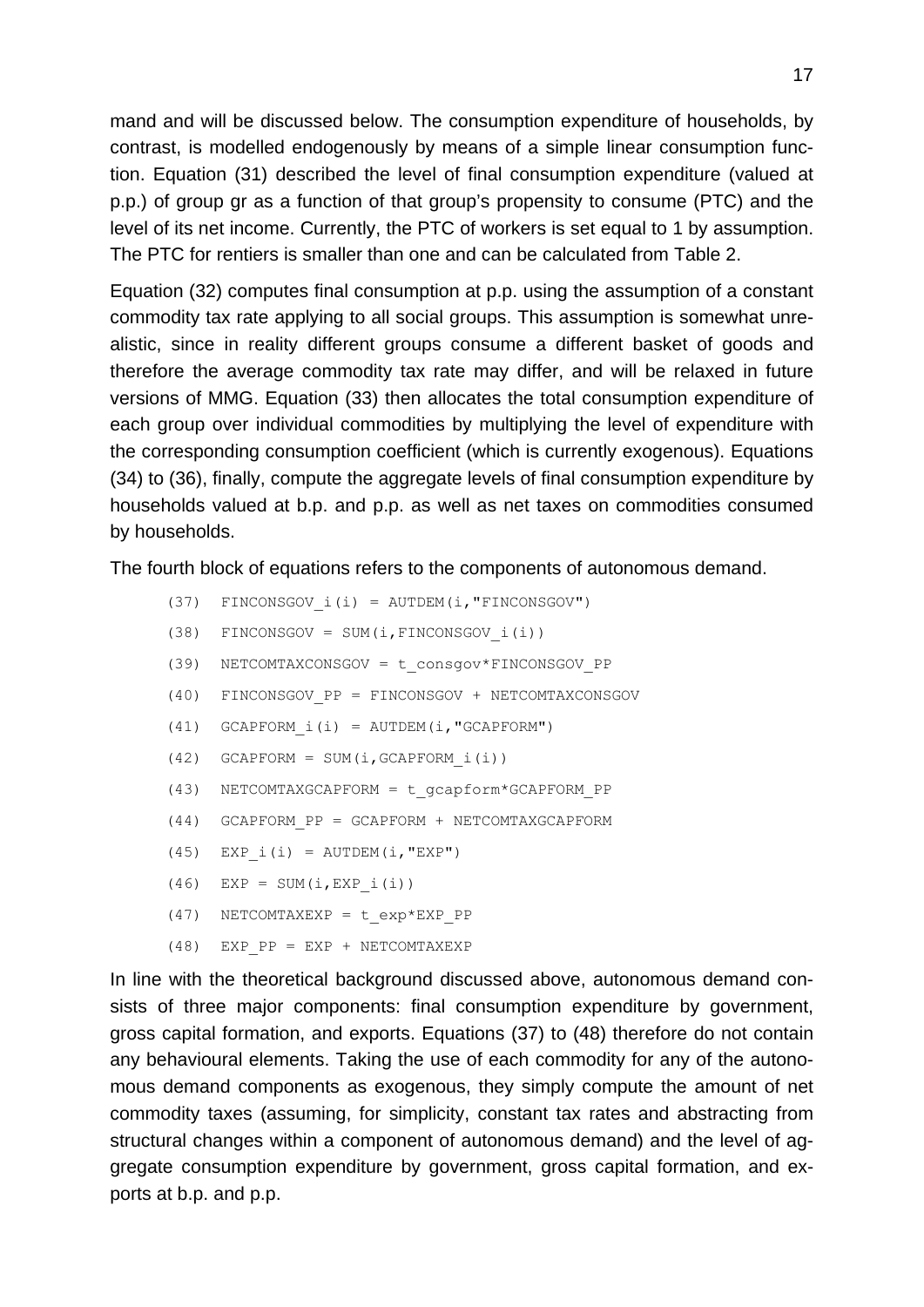The fifth and final block of equations refers to the calculation of some totals and aggregate figures.

(49) FINUSE  $i(i)$  = FINCONSHH  $i(i)$  + FINCONSGOV  $i(i)$  + GCAPFORM  $i(i)$  $+$  EXP i(i) (50) FINUSE = FINCONSHH + FINCONSGOV + GCAPFORM + EXP (51) NETCOMTAXFINUSE = NETCOMTAXCONSHH + NETCOMTAXCONSGOV + NETCOMTAXGCAPFORM + NETCOMTAXEXP (52) FINUSE\_PP = FINUSE + NETCOMTAXFINUSE (53) TOTUSE  $i(i) = INTUSE(i) + FINUSE(i)$ (54) TOTUSE = INTUSE + FINUSE (55) NETCOMTAX = NETCOMTAXINTUSE + NETCOMTAXFINUSE (56) TOTUSE\_PP = TOTUSE + NETCOMTAX

These 56 equations fully describe the model at its current stage of development.

#### **III.4 Implementation in GAMS**

The current version of MMG is, basically, an extended input-output model with a disaggregated income multiplier. Due to its linear structure, such a model can be solved in the 'usual' way by computing a modified Leontief inverse. In fact, this was done with an earlier embryonic version of MMG [Kronenberg, 2009b]. However, since MMG is supposed to be linked to the energy systems model IKARUS-LP, it was decided to use GAMS as a common platform for both models. Therefore, the current version MMG was implemented in GAMS.

The GAMS programme consists of five parts. In the first part, MMG reads the required data (input-output table and social accounts for the base year) from an Excel file, calculates the values of parameters such as tax rates etc. from the data and checks the data for consistency. The second part sets up the actual model by declaring the parameters, variables and equations. In the third part, the parameter values for the base run are entered. In the fourth part, GAMS solves the model and writes the relevant results (in the form of an input-output table and the MMG social accounts) into an Excel file. Since the base run results reproduce the actual observations from the base year, this part of the model serves as a check for programming errors etc. In the fifth part, alternative parameter values are entered, the model is solved again, and the results for the alternative run are exported to an Excel file. Another Excel file is linked to the GAMS output files and makes it possible to compare directly the results of the alternative run with those of the base run.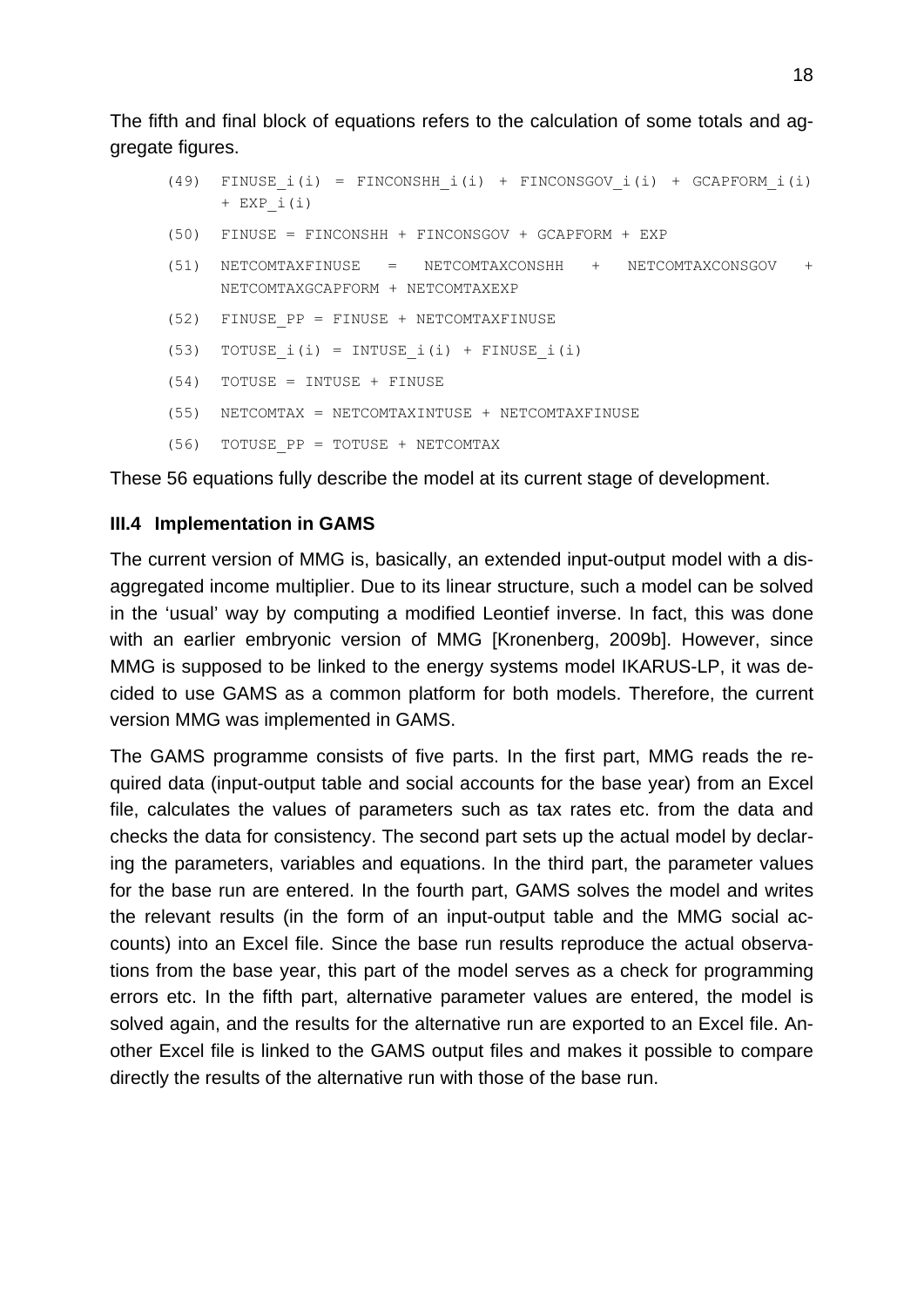# **IV Simulations and Results**

In order to illustrate some of the analyses which could contribute to the SD debate, two hypothetical scenarios were run. In the following, each of these is described, and the results are compared to the base run (actual 2005).

#### **IV.1 A change in consumption patterns**

In the first scenario, consumers change their lifestyle in order to reduce the environmental impact of consumption. More specifically, they try to 'dematerialise' consumption. In model terms, this is understood as a reduction in the consumption coefficient of goods and an increase in the consumption coefficient of services. The former was equal to 0.25 in 2005, while the latter was equal to 0.70. In the alternative scenario, the consumption coefficient of goods is set equal to 0.15 and the consumption coefficient of services is set equal to 0.80 (in other words, 10 percent of total consumption expenditure by households are reallocated from goods to services).

|                                                           |                                      | Homogenous branches          |                            |        |                                                         | Total use                                               |                               |                |              |        |
|-----------------------------------------------------------|--------------------------------------|------------------------------|----------------------------|--------|---------------------------------------------------------|---------------------------------------------------------|-------------------------------|----------------|--------------|--------|
|                                                           | Production<br><sup>of</sup><br>goods | Production<br>οf<br>services | Production<br>οf<br>energy | Total  | Final<br>consumption<br>expenditure<br>by<br>households | Final<br>consumption<br>expenditure<br>by<br>qovernment | Gross<br>capital<br>formation | <b>Exports</b> | Final<br>use |        |
| Goods                                                     | $-7.0$                               | 7.0                          | 0.5                        | $-5.1$ | $-38.2$                                                 | 0.0                                                     | 0.0                           | 0.0            | $-8.3$       | $-7.0$ |
| Services                                                  | $-7.0$                               | 7.0                          | 0.5                        | 2.6    | 17.6                                                    | 0.0                                                     | 0.0                           | 0.0            | 10.2         | 7.0    |
| Energy                                                    | $-7.0$                               | 7.0                          | 0.5                        | $-0.4$ | 3.0                                                     | 0.0                                                     | 0.0                           | 0.0            | 2.0          | 0.5    |
| Total intermediate use / final use at basic<br>prices     | $-7.0$                               | 7.0                          | 0.5                        | $-1.0$ | 3.0                                                     | 0.0                                                     | 0.0                           | 0.0            | 1.2          | 0.3    |
| Net taxes on products                                     | $-7.0$                               | 7.0                          | 0.5                        | 3.6    | 3.0                                                     | 0.0                                                     | 0.0                           | 0.0            | 1.2          | 0.3    |
| Total intermediate use / final use at<br>purchaser prices | $-7.0$                               | 7.0                          | 0.5                        | $-0.8$ | 3.0                                                     | 0.0                                                     | 0.0                           | 0.0            | 1.3          | 0.4    |
| Compensation of employees                                 | $-7.0$                               | 7.0                          | 0.5                        | 2.5    |                                                         |                                                         |                               |                |              |        |
| Net taxes on production                                   | $-7.0$                               | 7.0                          | 0.5                        | 5.6    |                                                         |                                                         |                               |                |              |        |
| Consumption of fixed capital                              | $-7.0$                               | 7.0                          | 0.5                        | 3.8    |                                                         |                                                         |                               |                |              |        |
| Net operating surplus                                     | $-7.0$                               | 7.0                          | 0.5                        | 4.4    |                                                         |                                                         |                               |                |              |        |
| Value added                                               | $-7.0$                               | 7.0                          | 0.5                        | 3.2    |                                                         |                                                         |                               |                |              |        |
| Output                                                    | $-7.0$                               | 7.0                          | 0.5                        | 1.1    |                                                         |                                                         |                               |                |              |        |
| Imports of similar products                               | $-7.0$                               | 7.0                          | 0.5                        | $-4.4$ |                                                         |                                                         |                               |                |              |        |
| Total supply of products                                  | $-7.0$                               | 7.0                          | 0.5                        | 0.3    |                                                         |                                                         |                               |                |              |        |

#### Source: author's calculations **IEF-STE 2010**

Table 3 shows the input-output table which results from scenario 1 (compared to the base run). The starting point of scenario 1 is the reallocation of consumption expenditure by households. As Table 3 shows, households spend 38.2% less on goods and 17.6% more on services (compared to the base run). Interestingly, total consumption expenditure by households increases by 3.0%. This observation is quite interesting – a change in the *composition* of consumption expenditure has a significant effect on the *level* of consumption expenditure. The explanation for this can be found by looking at the Southwest quadrant of Table 3. The second-to-last row shows that imports are reduced by 4.4%. Value added, by contrast, is increased by 3.2%. Thus, the con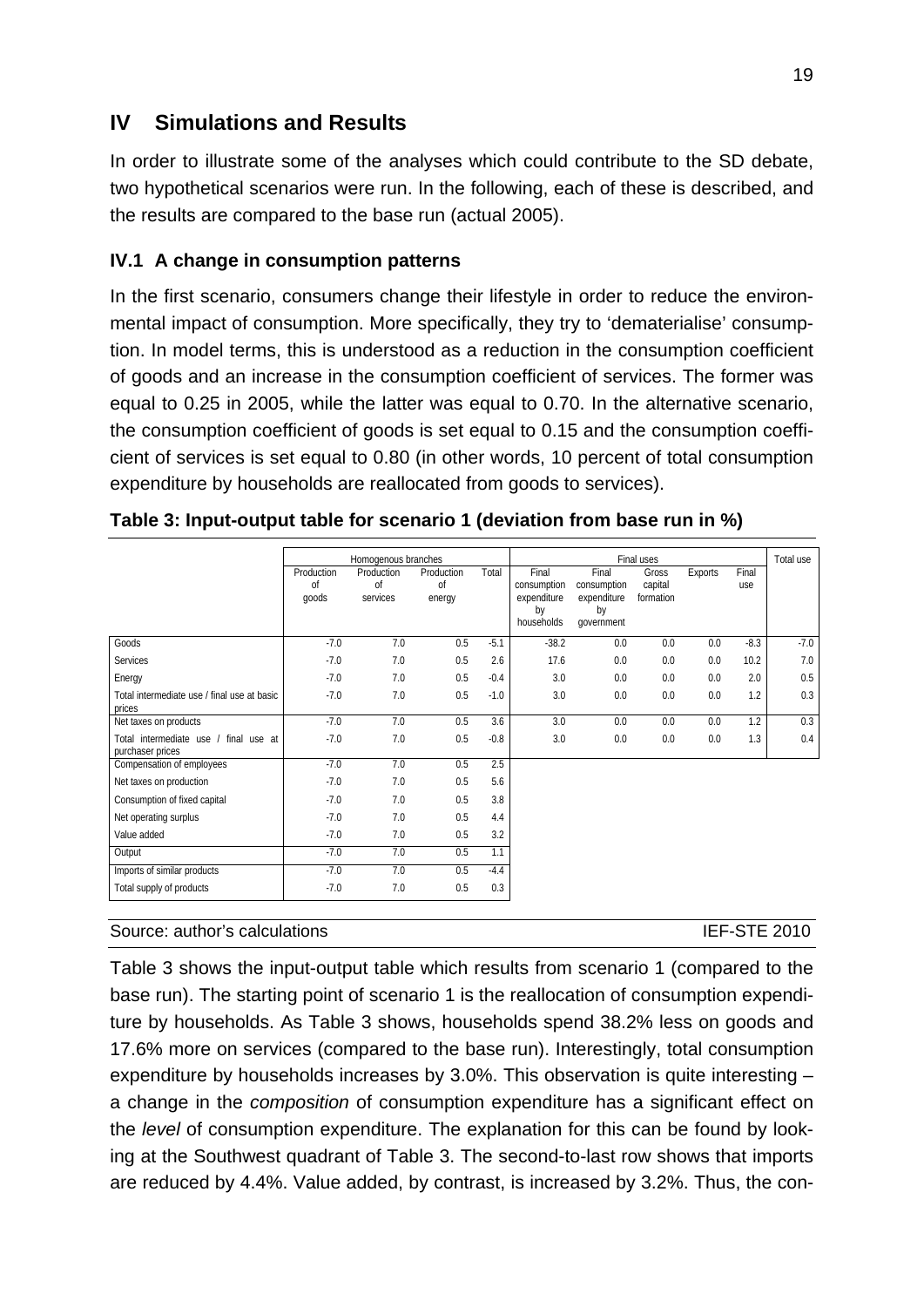sumption shift leads to higher domestic value added and lower imports. This is quite plausible, because the share of imported goods is higher than the share of imported services (cf. Table 1). The shift in consumption from goods to services therefore constitutes a shift from imported commodities to domestically produced commodities. As a result, value added increases, households receive more income and spend part of the additional income on consumption.

The Southwest quadrant of Table 3 also shows the effects of the consumption shift on the distribution of income. As value added is increased by 3.2%, compensation of employees rises by 2.5% and net operating surplus rises by 4.4%. Thus, the share of net operating surplus in total value added rises at the expense of compensation of employees. Tax revenue also rises more than proportionally: The net revenue from taxes on commodities grows by 3.6% while net taxes on production grow by 5.6%.

|                                         | Base    | Alt     | Dev abs | Dev % |                     |
|-----------------------------------------|---------|---------|---------|-------|---------------------|
| Net taxes on products                   | 218,200 | 224,127 | 5,928   | 2.7   |                     |
| Net taxes on production                 | 20,660  | 21,825  | 1,165   | 5.6   |                     |
| Taxes in labour income                  | 153,816 | 157,679 | 3,863   | 2.5   |                     |
| Taxes on capital income                 | 48.524  | 50.647  | 2,123   | 4.4   |                     |
| Total tax revenue                       | 441,200 | 454,279 | 13,079  | 3.0   |                     |
| Final consumption expenditure (at p.p.) | 421,510 | 421,510 | 0       | 0.0   |                     |
| Net saving                              | 19.690  | 32.769  | 13.079  | 66.4  |                     |
| Source: author's calculations           |         |         |         |       | <b>IEF-STE 2010</b> |

#### **Table 4: Public revenue and expenditure in scenario 1**

Since government consumption remains constant, the increase in tax revenue means that net saving of the government increases. The extent of this effect can be seen in Table 4, which compares public revenue in scenario 1 with the base run. The revenue from taxes rises by 13,079 MEUR. As final consumption expenditure by govern-ment remains constant, its net saving rises by the same amount<sup>[4](#page-21-0)</sup>.

#### **Table 5: Social groups account in scenario 1**

<u>.</u>

| Deviation from base run in %          |         | Workers Rentiers Total |         |
|---------------------------------------|---------|------------------------|---------|
| Net labour income                     | 2.5     | N/A                    | 2.5     |
| Net capital income                    | N/A     | 4.4                    | 4.4     |
| <b>Total net income</b>               | 2.5     | 4.4                    | 3.1     |
| Consumption of goods                  | $-38.5$ | $-37.3$                | $-38.2$ |
| Consumption of services               | 17.1    | 19.3                   | 17.6    |
| Consumption of energy                 | 2.5     | 4.4                    | 3.0     |
| Total consumption expenditure at b.p. | 2.5     | 4.4                    | 3.0     |
| Net commodity taxes                   | 2.5     | 4.4                    | 3.0     |

<span id="page-21-0"></span><sup>&</sup>lt;sup>4</sup> Political discussions in Germany often revolve around the fact that the government has been running a deficit for many years. However, the sector "government" in MMG is not the same as the sector "state" in the national accounts. It excludes the social security system, which is responsible for a large share of the public deficit in Germany. Therefore, net saving in Table 4 is positive.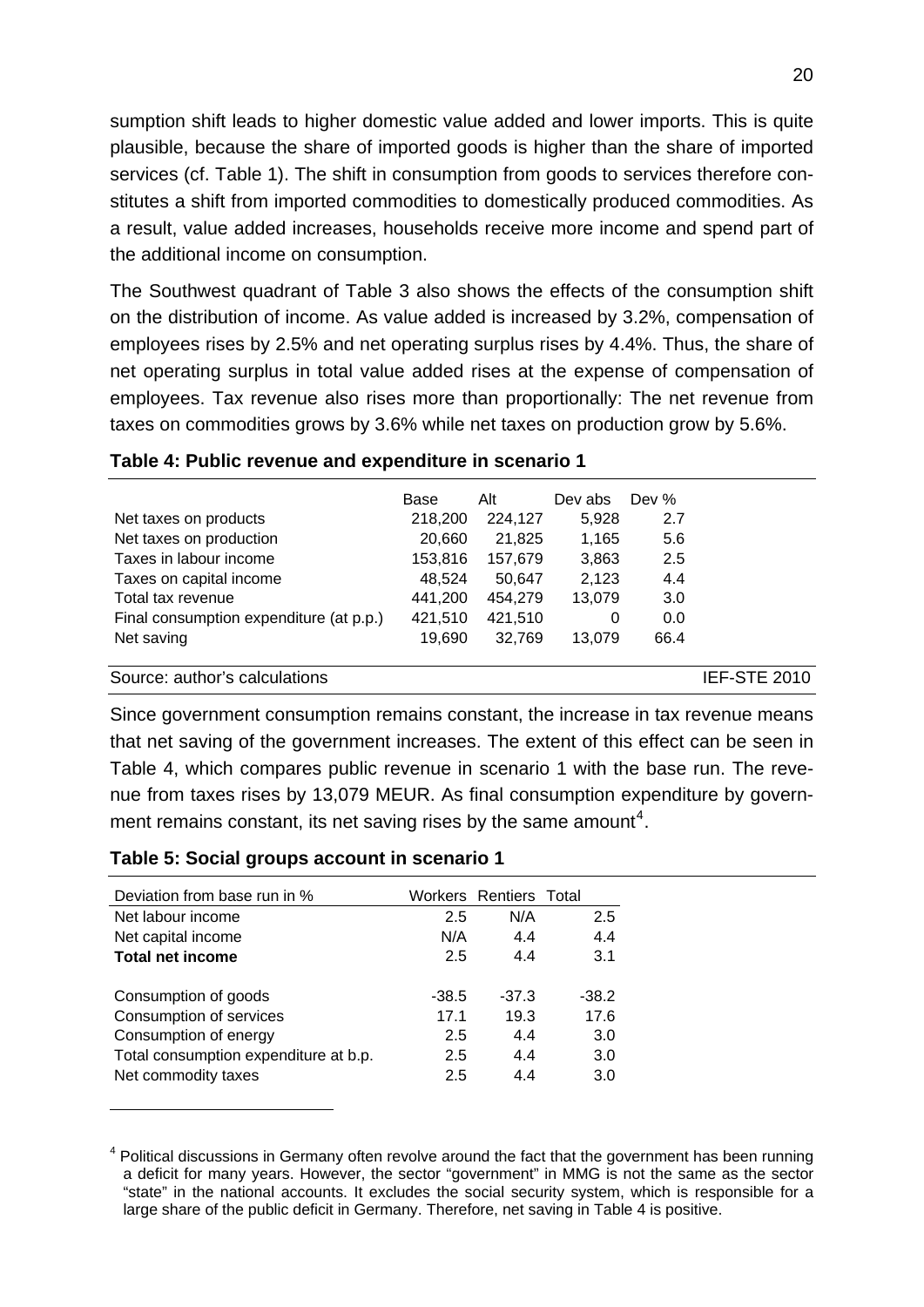| N/A | 44  | 4.4 |                     |
|-----|-----|-----|---------------------|
|     |     |     | <b>IEF-STE 2010</b> |
|     | 2.5 | 4.4 | 3.0                 |

Table 5 shows how scenario 1 affects the distribution of income and consumption between the two social groups. The net income of workers and rentiers is increased by 2.5% and 4.4%, respectively, and the net income of the household sector as a whole is increased by 3.1%. Consumption expenditure is shifted from goods (-38.2% for the household sector) to services (+17.6%) while the consumption of energy is increased in line with total consumption expenditure (+3.0%). The saving of workers is not affected because it is by assumption equal to zero, but the saving of rentiers (which is equal to total saving by households) is increase by 4.4%. Since saving grows by a larger percentage than net income, the saving rate of the household sector is increased. The reason for this is the relative redistribution of income from workers to rentiers.

#### **Table 6: Saving and investment in scenario 1**

1

|                               | Base    | Alt             | Dev abs   | Dev $%$ |                     |
|-------------------------------|---------|-----------------|-----------|---------|---------------------|
| Gross capital formation       |         | 383,360 383,360 | 0         | 0.0     |                     |
| Consumption of fixed capital  | 335,580 | 348,208         | 12,628    | 3.8     |                     |
| Net domestic investment       | 47.780  | 35.152          | $-12.628$ | $-26.4$ |                     |
| Net exports                   | 143.490 | 176.702         | 33,212    | 23.1    |                     |
| Net investment                |         | 191,270 211,855 | 20.585    | 10.8    |                     |
| Saving by households          | 171,580 | 179.086         | 7.506     | 4.4     |                     |
| Saving by government          | 19.690  | 32,769          | 13,079    | 66.4    |                     |
| Domestic saving               | 191.270 | 211.855         | 20,585    | 10.8    |                     |
| Excess saving                 | 0       | 0               | 0         | N/A     |                     |
| Source: author's calculations |         |                 |           |         | <b>IEF-STE 2010</b> |

Table 6, finally, shows what happens to aggregate investment and saving. Gross capital formation, being a component of autonomous demand, is the same as in the base run. Consumption of fixed capital increases by 12,628 MEUR, so net domestic investment decreased by the same amount<sup>[5](#page-22-0)</sup>. Net exports, by contrast, are increased by 33,152. The reason for this is that while exports are kept constant (as a part of autonomous demand), imports are reduced. As a result, total net investment is increased by 20,585 MEUR. This has to be met by an equally large increase in net saving.

<span id="page-22-0"></span><sup>&</sup>lt;sup>5</sup> Consumption of fixed capital increases because it is modelled as a constant share of value added in each industry. The reasoning behind this assumption is that an increase in an industry's output leads to more 'wear and tear' and a faster depreciation of its capital stock.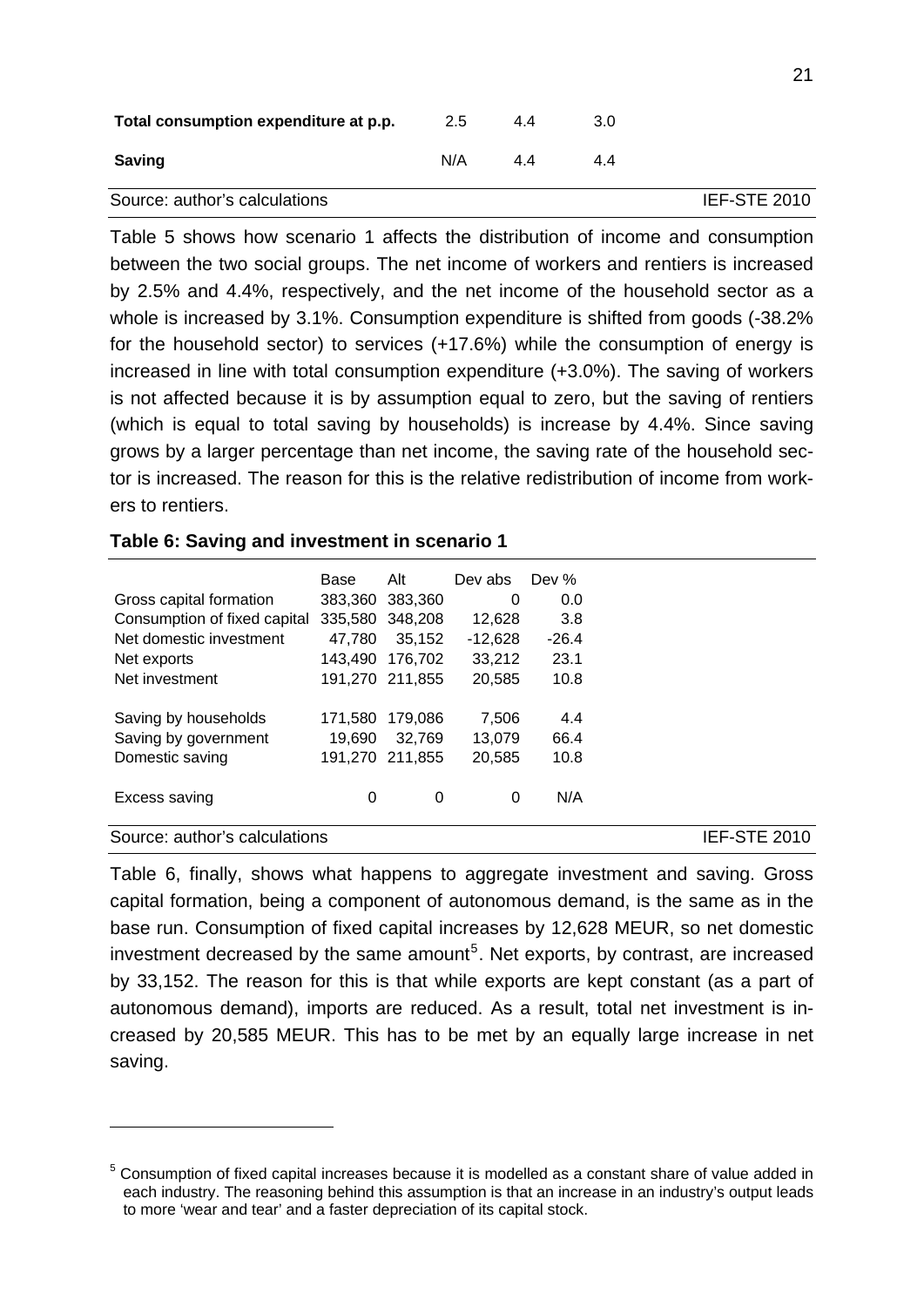Table 6 confirms that both macroeconomic reasoning and programming appear to be sound. Net saving indeed rises by the same amount as net investment. The major part (13,079 MEUR) of the additional saving is provided by the government, but households also contribute 7,506 MEUR.

To sum up, scenario 1 describes a shift from consumption of goods, many of which are imported, to services, which are mostly produced domestically. From a macroeconomic perspective, this leads to an increase in domestic value added, households receive more income and spend more, and in the end value added is increased by 3.2%. From a national point of view, this seems like a real winning strategy – German households have reduced the environmental impact of their consumption and increased their income. However, if all trading partners do the same the increase in domestic value added and income may turn into a zero-sum game.

### **IV.2 Large-scale investment in green infrastructure**

The second scenario is driven by the idea of a large-scale investment in 'green' infrastructure, for example a massive upscaling of renewable electricity generation and distribution. In the case of Germany, such an ambitious energy policy would most likely involve the construction of offshore wind parks in the North Sea and the installation of new landlines to transport the electricity from the shore across the country. This scenario is partly inspired by recent proposals for a 'green new deal' which, in reference to Roosevelt's historical 'new deal', is supposed to move the economy out of the slump and reduce unemployment. In addition, it is supposed to contribute to the fight against climate change.

In terms of MMG, such an investment programme constitutes an increase in autonomous demand. More specifically, it can be modelled as an increase in the use of goods for gross capital formation. A more disaggregated model could also capture the special kind of investment goods that would be demanded for the infrastructure projects, but MMG is currently restricted to only three types of commodities. Therefore, the investment programme was simply modelled as in increase in the demand for goods by 100,000 MEUR (at b.p.).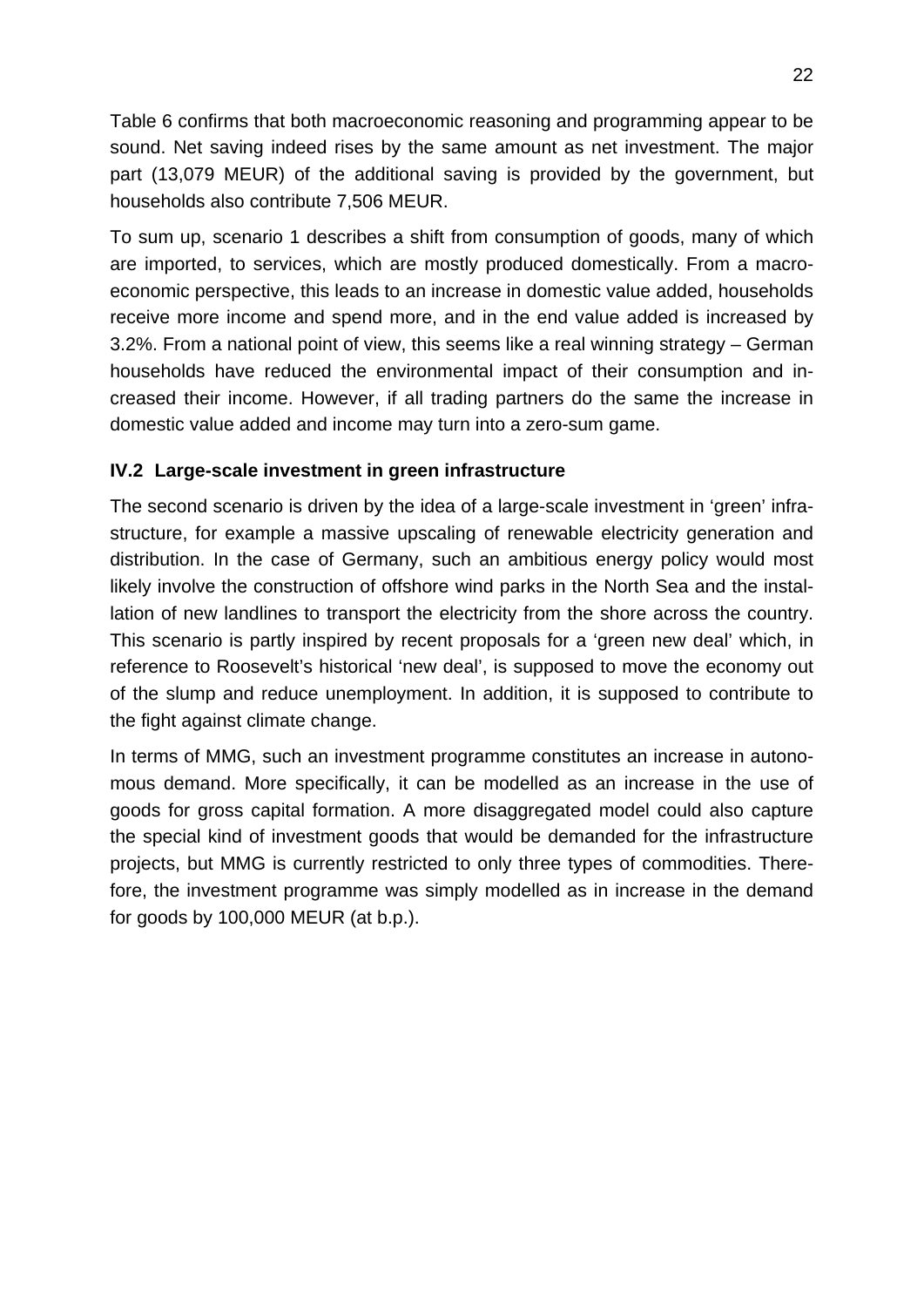#### **Table 7: Input-output table for scenario 2 (deviation from base run in %)**

|                                                           | Homogenous branches                  |                              |                            |       |                                                         | Total use                                               |                               |         |              |     |
|-----------------------------------------------------------|--------------------------------------|------------------------------|----------------------------|-------|---------------------------------------------------------|---------------------------------------------------------|-------------------------------|---------|--------------|-----|
|                                                           | Production<br><sup>of</sup><br>goods | Production<br>οf<br>services | Production<br>οf<br>energy | Total | Final<br>consumption<br>expenditure<br>by<br>households | Final<br>consumption<br>expenditure<br>by<br>qovernment | Gross<br>capital<br>formation | Exports | Final<br>use |     |
| Goods                                                     | 8.2                                  | 4.0                          | 4.8                        | 7.6   | 5.1                                                     | 0.0                                                     | 33.3                          | 0.0     | 8.6          | 8.2 |
| Services                                                  | 8.2                                  | 4.0                          | 4.8                        | 5.3   | 5.1                                                     | 0.0                                                     | 0.0                           | 0.0     | 3.0          | 4.0 |
| Energy                                                    | 8.2                                  | 4.0                          | 4.8                        | 5.6   | 5.1                                                     | 0.0                                                     | 0.0                           | 0.0     | 3.4          | 4.8 |
| Total intermediate use / final use at basic<br>prices     | 8.2                                  | 4.0                          | 4.8                        | 6.3   | 5.1                                                     | 0.0                                                     | 28.0                          | 0.0     | 5.6          | 5.9 |
| Net taxes on products                                     | 8.2                                  | 4.0                          | 4.8                        | 4.9   | 5.1                                                     | 0.0                                                     | 28.0                          | 0.0     | 5.6          | 5.9 |
| Total intermediate use / final use at<br>purchaser prices | 8.2                                  | 4.0                          | 4.8                        | 6.3   | 5.1                                                     | 0.0                                                     | 28.0                          | 0.0     | 5.8          | 6.0 |
| Compensation of employees                                 | 8.2                                  | 4.0                          | 4.8                        | 5.3   |                                                         |                                                         |                               |         |              |     |
| Net taxes on production                                   | 8.2                                  | 4.0                          | 4.8                        | 4.4   |                                                         |                                                         |                               |         |              |     |
| Consumption of fixed capital                              | 8.2                                  | 4.0                          | 4.8                        | 4.9   |                                                         |                                                         |                               |         |              |     |
| Net operating surplus                                     | 8.2                                  | 4.0                          | 4.8                        | 4.7   |                                                         |                                                         |                               |         |              |     |
| Value added                                               | 8.2                                  | 4.0                          | 4.8                        | 5.1   |                                                         |                                                         |                               |         |              |     |
| Output                                                    | 8.2                                  | 4.0                          | 4.8                        | 5.7   |                                                         |                                                         |                               |         |              |     |
| Imports of similar products                               | 8.2                                  | 4.0                          | 4.8                        | 7.3   |                                                         |                                                         |                               |         |              |     |
| Total supply of products                                  | 8.2                                  | 4.0                          | 4.8                        | 5.9   |                                                         |                                                         |                               |         |              |     |

#### Source: author's calculations **IEF-STE 2010**

Table 7 shows the input-output table for scenario 2 compared to the base run. The scenario 'trigger' is the increase in gross capital formation. The use of goods for this purpose rises by 33.3%. Total gross capital formation rises by 28.0%.

Interestingly, the increase in output is rather evenly distributed over all industries. The largest increase (+8.2%) is observed in the industry producing goods, but the production of services (+4.0%) and energy (4.8%) is also significantly increased. Thus, an increase in the demand for goods alone leads to an increase of output in all other industries as well.

The widespread increase in output can be mostly explained by the increase in consumption expenditure by households. The income of households is increased by roughly 5%, and their consumption expenditure increases by 5.1%. Since households' consumption expenditure is distributed over all commodities, it is not surprising that the output of the other industries increases by 4% and more.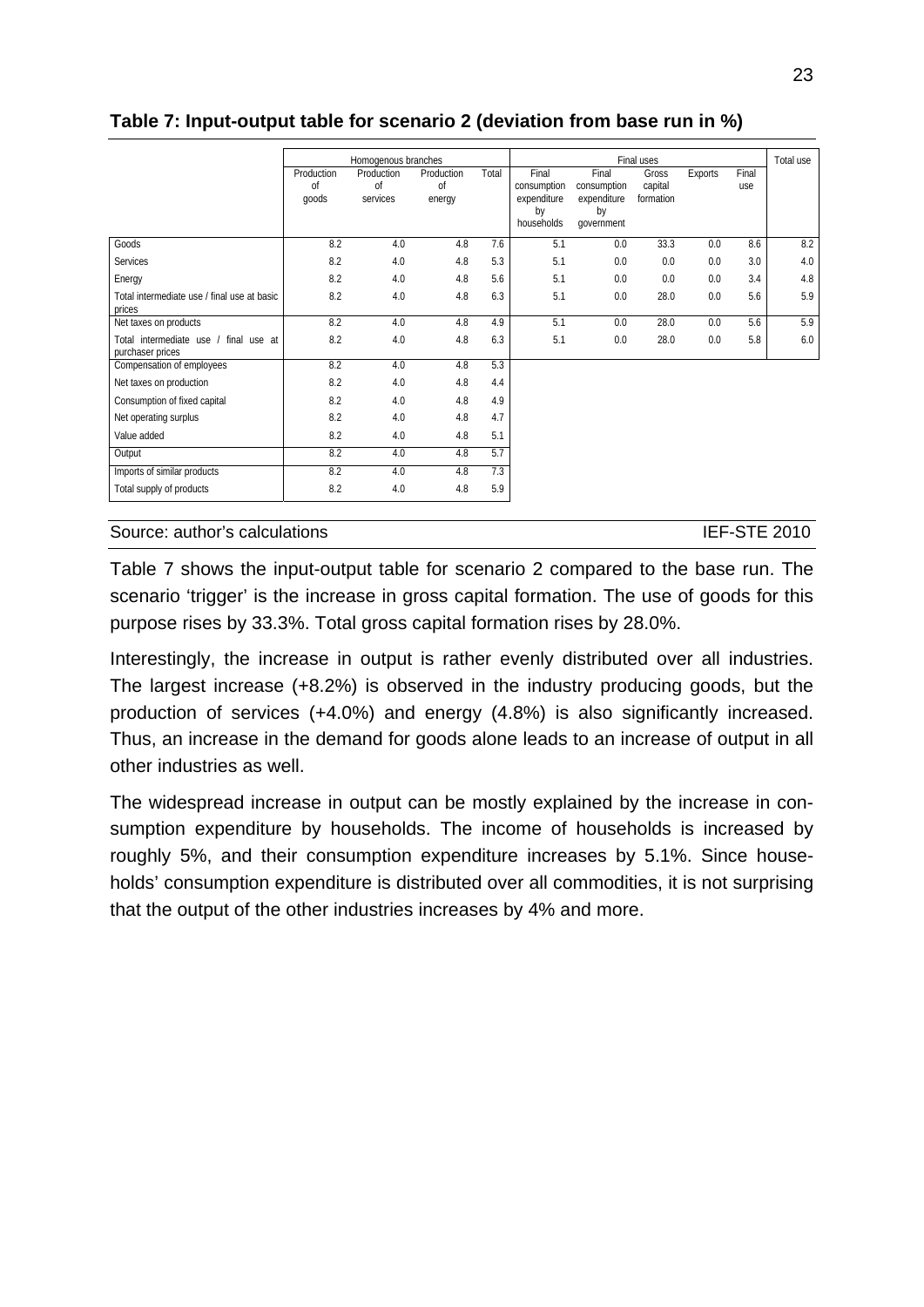#### **Table 8: Public revenue in scenario 2**

|                                         | Base    | Alt     | Dev abs | Dev % |                     |
|-----------------------------------------|---------|---------|---------|-------|---------------------|
| Net taxes on products                   | 218,200 | 235,225 | 17,025  | 7.8   |                     |
| Net taxes on production                 | 20,660  | 21,563  | 903     | 4.4   |                     |
| Taxes in labour income                  | 153,816 | 161,941 | 8,125   | 5.3   |                     |
| Taxes on capital income                 | 48.524  | 50.811  | 2,287   | 4.7   |                     |
| Total tax revenue                       | 441,200 | 469,540 | 28.340  | 6.4   |                     |
| Final consumption expenditure (at p.p.) | 421,510 | 421,510 | 0       | 0.0   |                     |
| Net saving                              | 19,690  | 48.030  | 28.340  | 143.9 |                     |
| Source: author's calculations           |         |         |         |       | <b>IEF-STE 2010</b> |

Table 8 shows how the investment programme of scenario 2 affects public revenue. The government collects 28,340 MEUR more from taxation than in the base run. Since its consumption expenditure is not affected, its net saving increases by the same amount.

| Deviation from base run in %          |     | Workers Rentiers Total |     |                     |
|---------------------------------------|-----|------------------------|-----|---------------------|
| Net labour income                     | 5.3 | N/A                    | 5.3 |                     |
| Net capital income                    | N/A | 4.7                    | 4.7 |                     |
| <b>Total net income</b>               | 5.3 | 4.7                    | 5.1 |                     |
| Consumption of goods                  | 5.3 | 4.7                    | 5.1 |                     |
| Consumption of services               | 5.3 | 4.7                    | 5.1 |                     |
| Consumption of energy                 | 5.3 | 4.7                    | 5.1 |                     |
| Total consumption expenditure at b.p. | 5.3 | 4.7                    | 5.1 |                     |
| Net commodity taxes                   | 5.3 | 4.7                    | 5.1 |                     |
| Total consumption expenditure at p.p. | 5.3 | 4.7                    | 5.1 |                     |
| <b>Saving</b>                         | N/A | 4.7                    | 4.7 |                     |
| Source: author's calculations         |     |                        |     | <b>IEF-STE 2010</b> |

#### **Table 9: Social groups account in scenario 2**

Table 9 shows the social groups accounts in scenario 2 compared to the base run. The net income of workers is increased by 5.3%, that of rentiers by 4.7%. Thus, the share of workers in total net income (which grows by 5.1%) is marginally increased. Since the consumption coefficients are not changed in scenario 2, the consumption of each commodity rises by the same percentage as net income. The overall saving of the household sector is increased by 4.7%.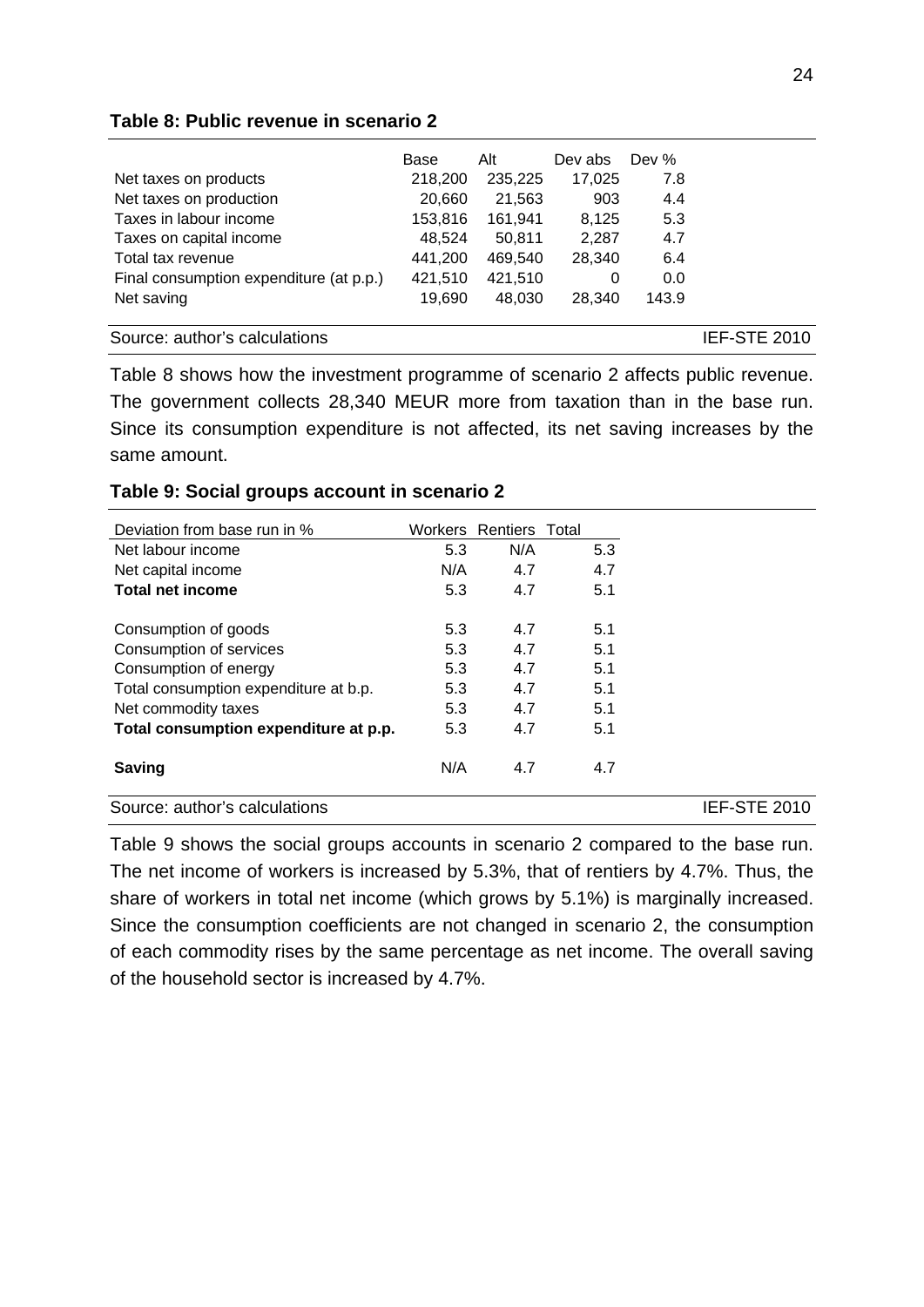|                               | Base    | Alt             | Dev abs   | Dev %   |              |
|-------------------------------|---------|-----------------|-----------|---------|--------------|
| Gross capital formation       | 383.360 | 490.864         | 107,504   | 28.0    |              |
| Consumption of fixed capital  | 335,580 | 351.983         | 16,403    | 4.9     |              |
| Net domestic investment       | 47.780  | 138,881         | 91,101    | 190.7   |              |
| Net exports                   | 143.490 | 88.815          | $-54.675$ | $-38.1$ |              |
| Net investment                |         | 191,270 227,696 | 36.426    | 19.0    |              |
| Saving by households          | 171.580 | 179.666         | 8,086     | 4.7     |              |
| Saving by government          | 19.690  | 48.030          | 28.340    | 143.9   |              |
| Domestic saving               | 191.270 | 227.696         | 36,426    | 19.0    |              |
| Excess saving                 | 0       | 0               | 0         | N/A     |              |
| Source: author's calculations |         |                 |           |         | IEF-STE 2010 |

#### **Table 10: Saving and investment in scenario 2**

Finally, Table 10 shows how the installation of the green infrastructure is financed. Gross capital formation is increased by 107,504 MEUR (the additional 7,504 MEUR appear because in Table 10 all magnitudes are valued at p.p.). At the same time, the consumption of fixed capital is increased by 16,403 MEUR. Thus, net domestic investment is increase by 91,101 MEUR. This amount has to financed by the government, households, and the ROW (firms are, as mentioned above, not yet really incorporated in MMG).

According to Table 10, the ROW finances more than half of the net domestic investment required to install the new infrastructure, as net exports are reduced by 54,675 MEUR. This effect might be problematic if it resulted in a large trade deficit. The German economy, however, was running a large trade surplus in the base year (it still is by the time of writing). In scenario 2, the trade balance is reduced from 143,490 MEUR to 88,815 MEUR, but it still remains in surplus.

In order to finance the increase in net domestic investment, another 36,426 MEUR are required. This amount is mostly provided by the government, which increase its net saving by 28,340 MEUR. Households provide another 8,086 MEUR of net saving, so the balance of aggregate saving and investment is once again fulfilled.

# **V Conclusion**

It was argued above that although Sustainable Development (SD) is a multidimensional concept involving environmental, economic, and social aspects, most empirical studies have tended to focus on environmental and economic issues while neglecting the social dimension. As social tensions are currently increasing in many countries, model-based studies should pay more attention to questions of social sustainability.

Post-Keynesian input-output models are particularly well suited for studying certain aspects of social sustainability, notably unemployment, the distribution of income,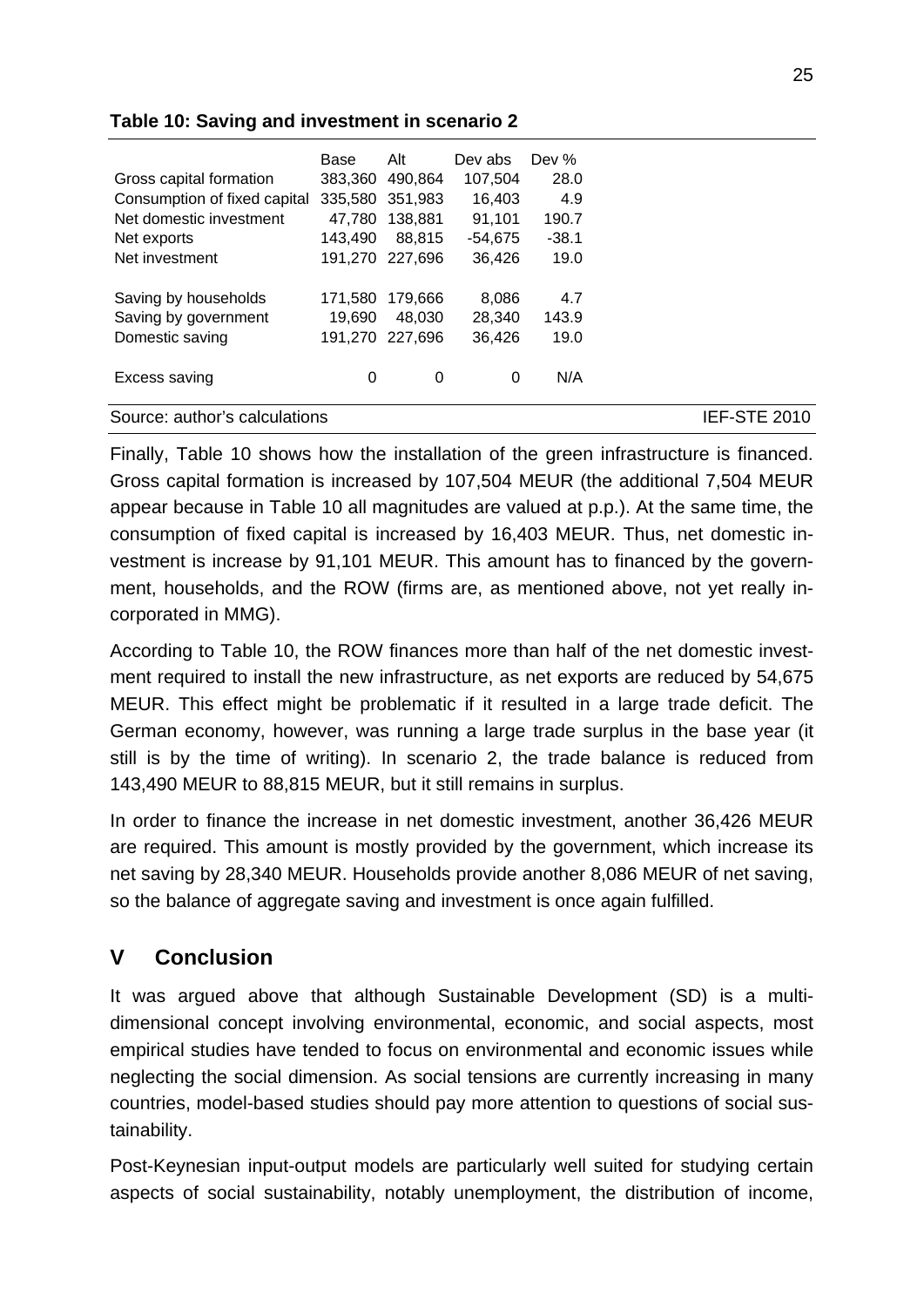and fiscal sustainability (i.e. public debt). From a theoretical viewpoint, this conclusion is not surprising, because the main goal of the early post-Keynesians was to understand the complex relationships between unemployment, income distribution and GDP growth. Since Keynes had highlighted the special role of government expenditure in aggregate demand, there was also a close link with fiscal policy. Moreover, post-Keynesian theory (or at least its 'Sraffian' stream) has always acknowledged the importance of structural change, leading to a preference for multisectoral input-output models over highly aggregated 'macro' models. Therefore, an empirical input-output model based on post-Keynesian theory can be a useful tool for understanding certain aspects of sustainability.

In order to illustrate this argument, this paper has outlined a simple post-Keynesian input-output model for the German economy and used it to analyse policy measures from an SD perspective. The model incorporates the input-output structure of the German economy and a full representation of the circular flow of income between households, the state and the foreign sector (firms not yet being properly represented in the current version of the model). In line with post-Keynesian theory, final demand consists of autonomous and induced components. In the household sector, two types of households are distinguished according to their main income source (labour or capital income).

The model was then used to explore the effects of two policy measures that are frequently suggested in the SD debate. The first was a shift from material consumption (industrial products) to immaterial consumption (services). The second was a massive investment programme in renewable electricity generation. The model suggests that these policy measures do not generally improve all indicators of sustainability. In the first case, unemployment is reduced, but the income share of capital rises at the expense of labour. While the increase in employment is beneficial, the associated increase in poverty among worker households is problematic for social sustainability. Such findings provide further support for adopting a multi-dimensional approach to sustainability. Post-Keynesian input-output models can make a useful contribution to studying certain aspects of social sustainability, especially those involving structural change in the distribution of consumption expenditure and income.

# **Appendix**

| Variable           | <b>Description</b>                         |
|--------------------|--------------------------------------------|
| COMPEMP            | Compensation of employees                  |
| COMPEMP $j(j)$     | Compensation of employees in industry j    |
| CONSFIXCAP         | Consumption of fixed capital               |
| $CONFIXCAP \ j(j)$ | Consumption of fixed capital by industry j |
| EXP                | Exports (valued at b.p.)                   |
| EXP i(i)           | Exports of commodity i                     |
| EXP PP             | Exports (valued at p.p.)                   |

#### **Table A1: MMG Variables**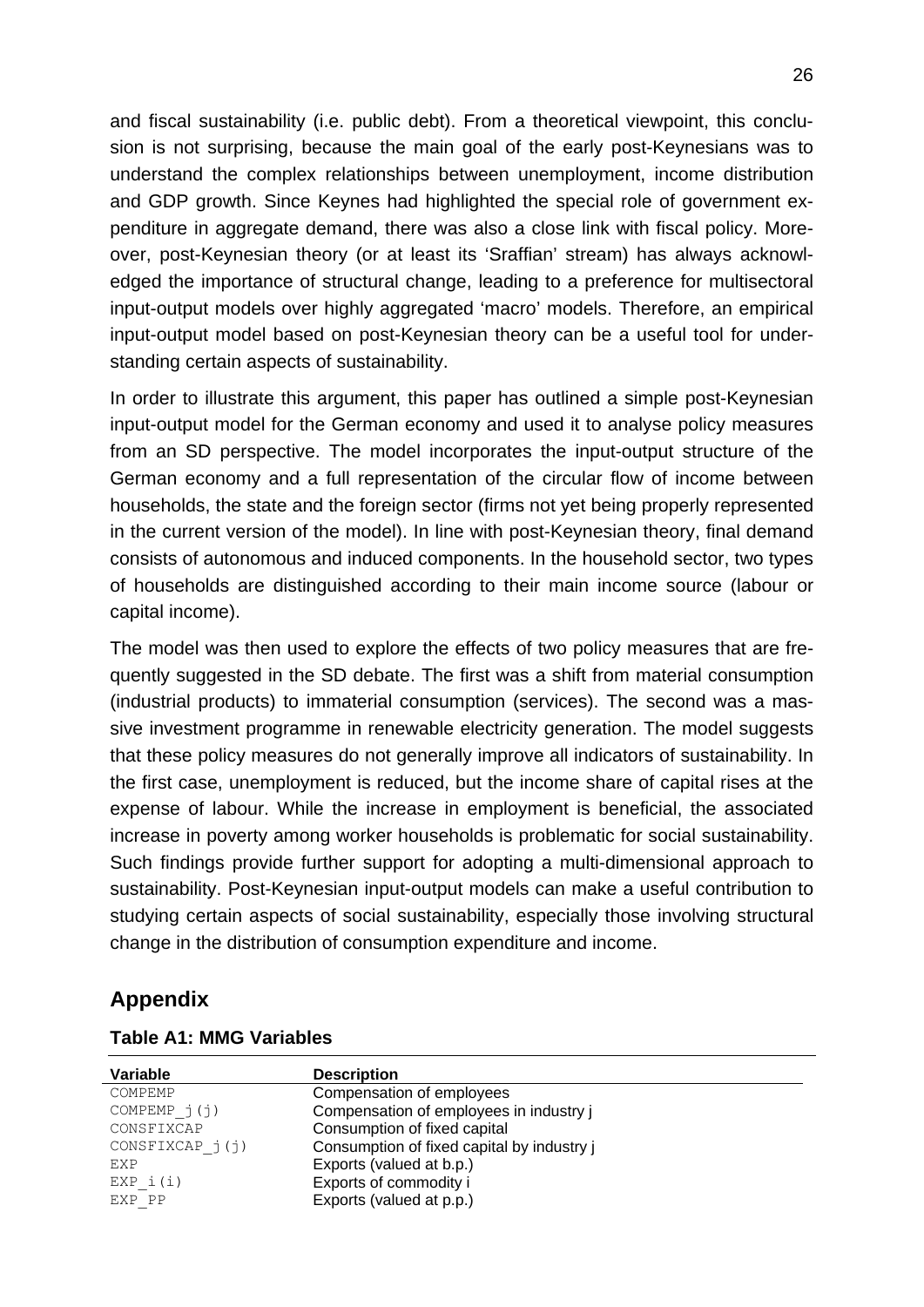| Variable             | <b>Description</b>                                                    |
|----------------------|-----------------------------------------------------------------------|
| FINCONSGOV           | Final consumption expenditure by government (valued at b.p.)          |
| FINCONSGOV i(i)      | Final consumption expenditure by government on commodity i            |
| FINCONSGOV PP        | Final consumption expenditure by government (valued at p.p.)          |
| FINCONSHH            | Final consumption expenditure by households (valued at b.p.)          |
| FINCONSHH GR(gr)     | Final consumption expenditure by group gr                             |
| FINCONSHH i(i)       | Final consumption expenditure by households on commodity i            |
| FINCONSHH PP         | Final consumption expenditure by households (valued at p.p.)          |
| FINCONSHH PP GR (gr) | Final consumption expenditure by group gr (valued at p.p.)            |
| FINUSE               | Final use of commodities (valued at b.p                               |
| FINUSE i(i)          | Final use of commodity i                                              |
| FINUSE PP            | Final use of commodities (valued at p.p.)                             |
| GCAPFORM             | Gross capital formation (valued at b.p.)                              |
| GCAPFORM i(i)        | Gross capital formation                                               |
| GCAPFORM PP          | Gross capital formation (valued at p.p.)                              |
| GVA                  | Gross value added                                                     |
| $GVA$ $j(j)$         | Gross value added by industry j                                       |
| IMP                  | Imports                                                               |
| IMP j(j)             | Imports of commodity j                                                |
| INTCONS              | Intermediate consumption of commodities                               |
| INTCONS $j(j)$       | Intermediate consumption by industry j (valued at basic prices)       |
| INTCONS PP j(j)      | Intermediate consumption by industry j (valued at purchasers' prices) |
| INTUSE               | Intermediate use of commodities                                       |
| INTUSE i(i)          | Intermediate use of commodity i                                       |
| INTUSE PP            | Intermediate use of commodities (valued at purchasers' prices)        |
| NETCAPINC            | Net capital income (after taxes)                                      |
| NETCOMTAX            | Net taxes on commodities                                              |
| NETCOMTAX_j(j)       | Net taxes on commodities used by industry j                           |
| NETCOMTAXCONSGOV     | Net taxes on commodities consumed by government                       |
| NETCOMTAXCONSHH      | Net taxes on commodities consumed by households                       |
| NETCOMTAXEXP         | Net taxes on exported commodities                                     |
| NETCOMTAXFINUSE      | Net taxes on commodities for final use                                |
| NETCOMTAXGCAPFORM    | Net taxes on commodities used for gross capital formation             |
| NETCOMTAXINTUSE      | Net taxes on commodities for intermediate use                         |
| NETINC               | Net income of households                                              |
| NETINC GR(gr)        | Net income of group gr                                                |
| NETLABINC            | Net labour income (after taxes)                                       |
| NETOPSURP            | Net operating surplus                                                 |
| NETOPSURP_j(j)       | Net operating surplus in industry j                                   |
| NETPRODTAX           | Net taxes on production                                               |
| NETPRODTAX_j(j)      | Net taxes on production paid by industry j                            |
| OUTPUT               | Output                                                                |
| OUTPUT j(j)          | Output by industry j                                                  |
| PUBREV               | Public revenue                                                        |
| TOTSUP               | Total supply of commodities                                           |
| TOTSUP j(j)          | Total supply of commodity j                                           |
| TOTUSE               | Total use of commodities (valued at b.p.)                             |
| TOTUSE i(i)          | Total use of commodity i                                              |
| TOTUSE PP            | Total use of commodities (valued at p.p.)                             |
| Z ij                 | Consumption of commodity i by industry j                              |
|                      |                                                                       |

Source: author's imagination IEF-STE 2010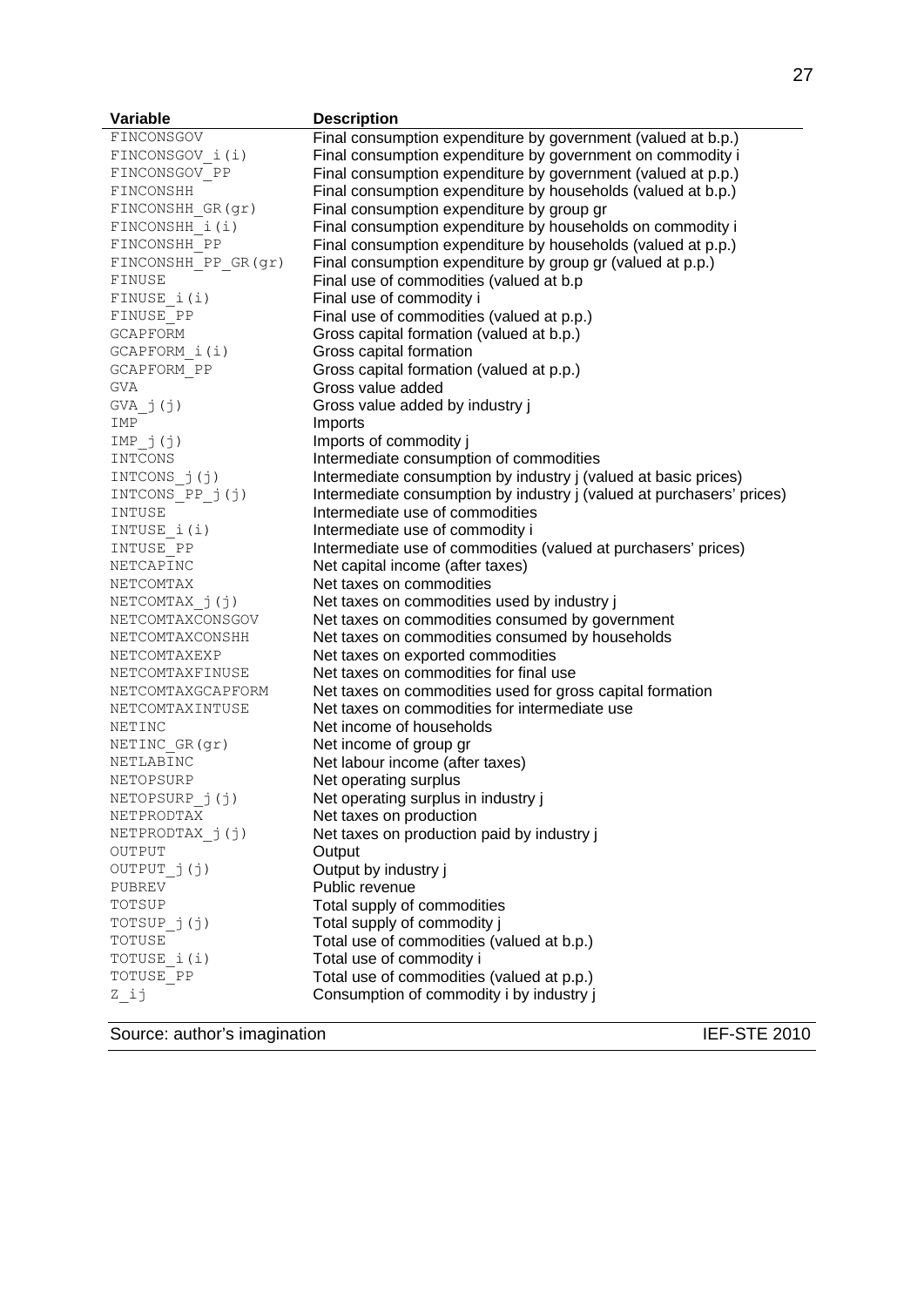#### **Table A2: MMG Parameters**

| <b>Parameter</b>                       | <b>Description</b>                                               |
|----------------------------------------|------------------------------------------------------------------|
| A(i,j)                                 | Matrix of intermediary input-output coefficients                 |
| AUTDEM(i, ad)                          | Matrix of autonomous demand by commodity and AD component        |
| $C$ coef(i,gr)                         | Matrix of consumption coefficients by commodity and social group |
| $IMP$ coef $(i)$                       | Vector of commodity-specific import coefficients                 |
| K                                      | Total capital stock                                              |
| L                                      | Total labour services provided                                   |
| K(qr)                                  | Capital owned by group gr                                        |
| L(qr)                                  | Labour services provided by group gr                             |
| PI $\text{coef}(PI, \dot{\mathbf{1}})$ | Matrix of primary input-output coefficients                      |
| PTC GR(gr)                             | Propensity to consume of group gr                                |
| t compemp                              | Average tax rate on labour income                                |
| t consgov                              | Average tax rate on commodities consumed by government           |
| t conshh                               | Average tax rate on commodities consumed by households           |
| t exp                                  | Average tax rate on exported commodities                         |
| t gcapform                             | Average tax rate on commodities used for capital formation       |
| t netopsurp                            | Average rate on capital income                                   |
|                                        |                                                                  |

Source: author's imagination **IEF-STE 2010** 

# **References**

- DALY, H. E. (2007) *Ecological Economics and Sustainable Development: Selected Essays of Herman Daly.* Cheltenham, UK and Northampton, MA, USA, Edward Elgar.
- DEJUÁN, Ó., et al. (2008) An energy AGE model. Forecasting energy demand in Spain. *Input-Output Meeting on Managing the Environment.* Sevilla.
- GOODLAND, R. (1992) *The Case That the World Has Reached Limits*. In GOOD-LAND, R., et al. (Eds.) *Population, Technology, and Lifestyle.* Washington, D.C., Island Press.
- KRONENBERG, T. (2008) Should We Worry About the Failure of the Hotelling Rule? *Journal of Economic Surveys,* 22:4, 774-793.
- KRONENBERG, T. (2009a) Construction of Regional Input-Output Tables Using Nonsurvey Methods: The Role of Cross-Hauling. *International Regional Science Review,* 32:1, 40-64.
- KRONENBERG, T. (2009b) Perspectives for Ecological Post-Keynesian Economics. STE Preprint 26/2009.
- KRONENBERG, T. (2009c) *Welfare Effects of Ecological Tax Reforms*. In WESTON, P. E., et al. (Eds.) *Welfare Economics.* New York, Nova Science.
- KRONENBERG, T. (2010) Finding Common Ground between Ecological Economics and Post-Keynesian Economics. *Ecological Economics,* doi:10.1016/j.ecolecon.2010.03.002.
- KURZ, H. D. & SALVADORI, N. (1995) *Theory of production: A long-period analysis.*  Cambridge, Cambridge University Press.
- KURZ, H. D. & SALVADORI, N. (2000) 'Classical' Roots of Input-Output Analysis: A Short Account of its Long Prehistory.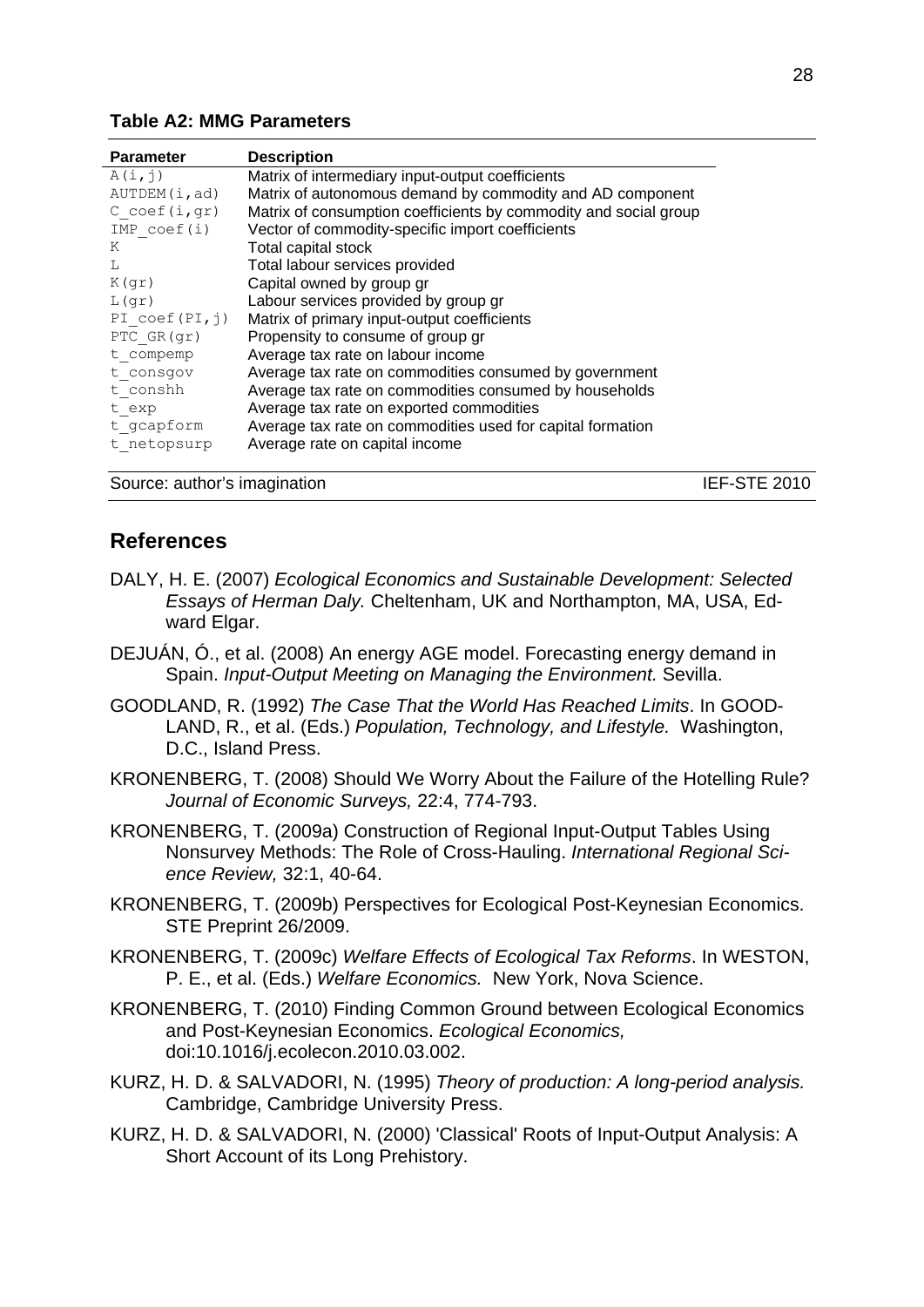- MILLER, R. E. & BLAIR, P. D. (2009) *Input-Output Analysis: foundations and extensions.* Cambridge, Cambridge University Press.
- PASINETTI, L. L. (1977) *Lectures on the Theory of Production.* New York, Columbia University Press.
- PASINETTI, L. L. (2005) The Cambridge School of Keynesian Economics. *Cambridge Journal of Economics,* 29, 837-848.
- SCHEFOLD, B. (1989) *Mr Sraffa on Joint Production and Other Essays.* London, Unwin Hyman.
- SRAFFA, P. (1960) *Production of Commodities by Means of Commodities.* Cambridge Cambridge University Press.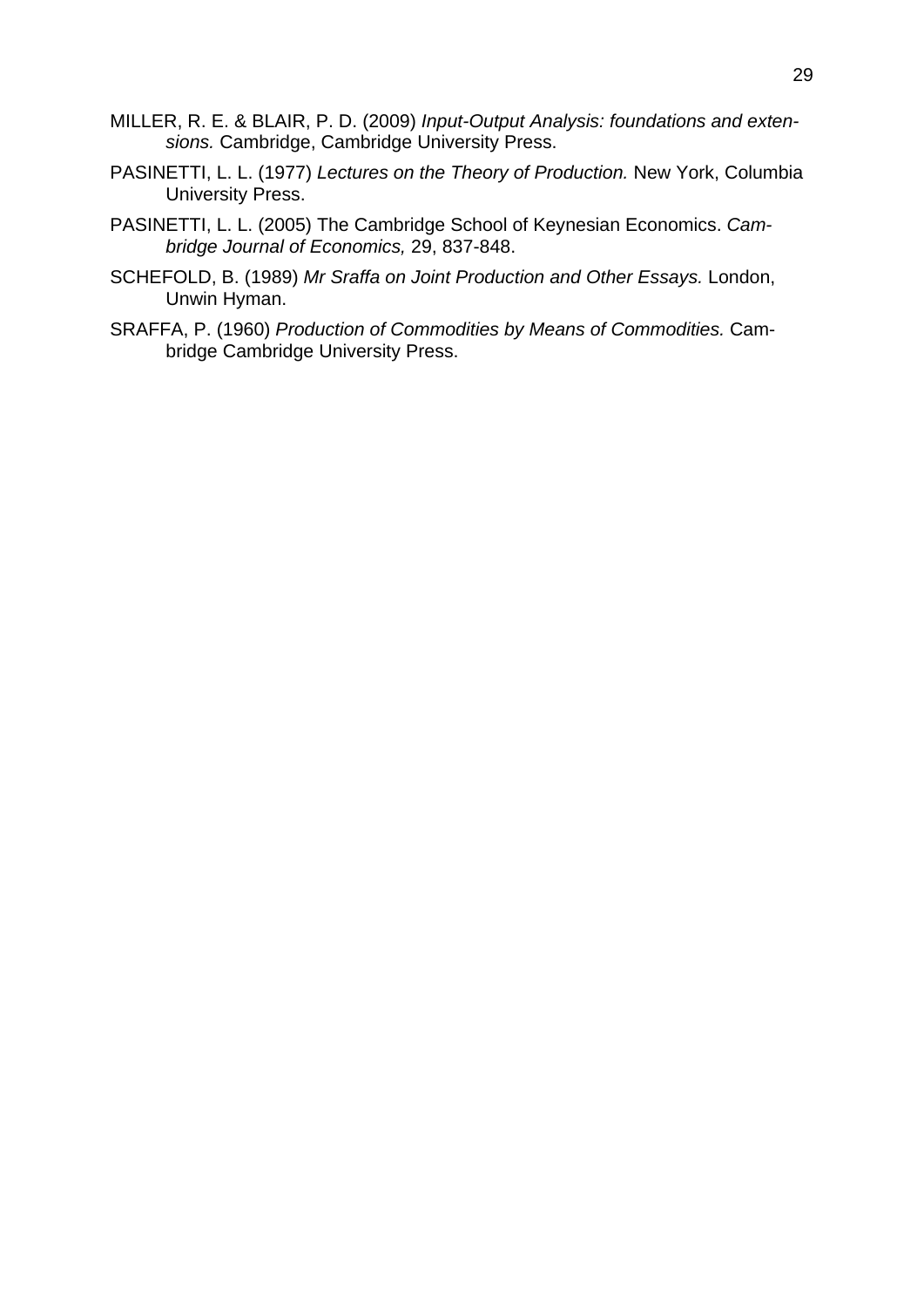# **Preprints 2010**

- 01/2010 Hansen, P.: Klimaschutz im Europäischen Gebäudesektor Auf dem Weg zum Strukturwandel mit der neuen Gebäude-Richtlinie?
- 02/2010 Martinsen, D., Markewitz, P., Weber, K.: Energy Scenarios for Germany up to 2050 in View of Energy Economy Indicators.
- 03/2010 Markewitz, P., Schreiber, A., Zapp, P.: Implementierung von CCS-Technik in Deutschland: Strategien und umweltseitige Auswirkungen
- 04/2010 Vögele, S., Wassermann, S. Fuchs, G.: Globalisierung, Multinationale Unternehmen und Innovationen im Kohlekraftwerkssektor.
- 05/2010 Weber, K., Martinsen, D.: Computation of Transition Paths Towards Sustainable Energy Systems by Means of Fuzzy Optimization
- 06/2010 Weber, K., Martinsen, D.: From Cost Minimization to Sustainability Maximization – A New Approach to Energy Systems Analysis.
- 07/2010 Geske, J., Herold J.: Carbon Capture Transport and Storage Investment and Management in an Environment of Technological and Price Uncertainties.
- 08/2010 Schlör, H., Fischer, W., Hake, J.-Fr.: Adjusted genuine savings and HDI a two dimensional indicator for sustainability.
- 09/2010 Schlör, H., Fischer, W., Hake, J.-Fr.: Measuring Income and Energy Distribution in Germany with the Atkinson Index.
- 10/2010 Schlör, H., Fischer, W., Hake, J.-Fr.: Is the German Energy System Sustainable? An Analysis Based on the UNCSD Theme-based Sustainability Approach.
- 11/2010 Kuckshinrichs, W., Markewitz, P., Peters, M., Leitner, W.: Weltweite Innovationen bei der Entwicklung von CCS-Technologien und Möglichkeiten der Nutzung und des Recyclings von CO2.
- 12/2010 Claas, B., Marker, S., Bickert, S., Linssen, J., Strunz, K.: Integration of Plug-in Hybrid and Electric Vehicles: Experience from Germany.
- 13/2010 Sander, M.: Structure and Effects of National and Transnational Policy Networks in the Russian-German Energy Relations.
- 14/2010 Geske, J.: Modeling the development of demographic urban structures via the family/household life cycle.
- 15/2010 Sander, M.: Institutionelle und personelle Netzwerke zwischen politischen und wirtschaftlichen Akteuren im russischen Energiesektor
- 16/2010 Schumann, D., Pietzner, K., Esken, A.: Umwelt, Energiequellen und CCS: Regionale Unterschiede und Veränderungen von Einstellungen der deutschen Bevölkerung.
- 17/2010 Baufumé, S., Hake, J.-Fr., Linssen, J., Markewitz, P.: Infrastructure issues of decoupled hydrogen/ electricity production with carbon capture and storage.
- 18/2010 Schumann, D., Simon, A.: Agent-based modeling of public acceptance in energy systems.
- 19/2010 Castillo, R.: Thermodynamic analysis of oxyfuel power plants with high temperature membrane for air separation.
- 20/2010 Castillo, R.: Technical evaluation of CO2 compression and purification in CCS power plants

# **Research Reports 2010**

01/2010 Birnbaum, U., Bongartz, R., Markewitz, P., Vögele, S, Linssen, J.: Energietechnologien 2050 – Fossil basierte Stromerzeugung, Wärmetransport, Brennstoffzellen